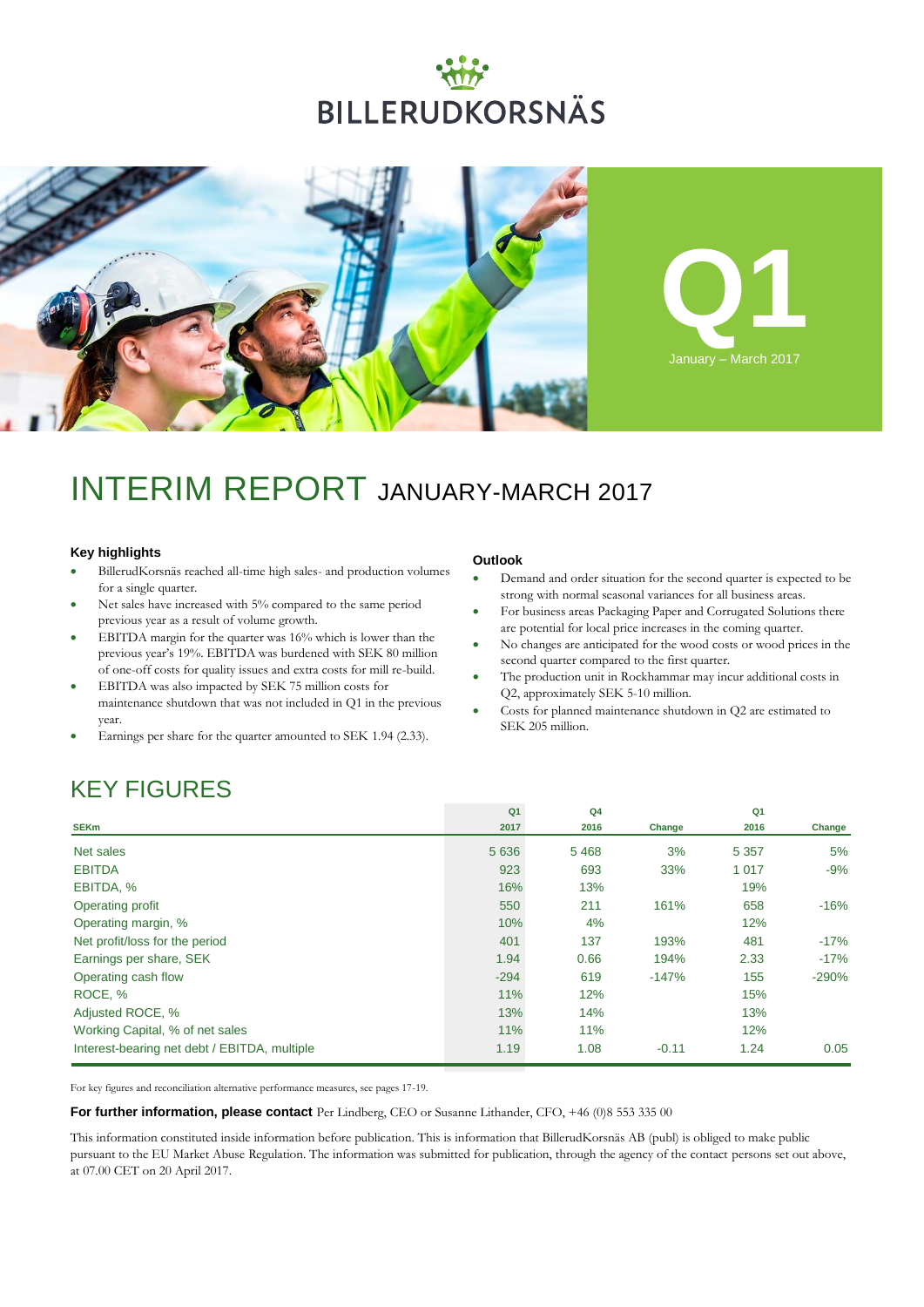

Per Lindberg, *President and CEO*

SEK 5 636 m Net sales

SEK 923 m EBITDA

16% EBITDA MARGIN

### COMMENTS BY CEO Growing again

"The first quarter of 2017 saw growth on the back of high demand in the markets across all business areas. Sales are showing better than expected growth, and our production is in fact at an all-time high for a single quarter. However, our operating profit during the quarter suffered from spillover effects from 2016, and we have as a consequence undertaken significant measures to address both our start-up performance as well as quality performance.

Two of the key elements in our growth strategy and production capacity are our major ongoing investments in Skärblacka and Gruvön. We are glad to see that the start-up of these projects has been successful and that they are well under way. Together with new solution sales initiatives we have laid a strong foundation for continued growth."

### **The result**

Our operating profit SEK 550 million falls short of our expectations. This is due to the ramp up of Rockhammar after the rebuild in 2016 and quality costs emanating from production disturbances during the second half of 2016. Even if the situation has improved and stabilized in Rockhammar, we may experience some minor costs also in the upcoming quarter. However, looking at the current market, we see an overall positive development across the board and a solid performance in terms of sales growth, 5% during the first quarter compared to the same quarter last year. Within Consumer Board we even exceeded our expectations during the beginning of the year, driven by strong sales to all major liquid packaging board customers. During the quarter we were subject to an unexpected inspection under EU competition rules as part of a larger investigation of the market for bleached and unbleached kraft papers. We have no indications of the outcome from the inspection.

### **Market outlook**

All of our business areas are currently showing a favourable development, partly due to underlying strong demand but also some seasonal improvement in Packaging Paper. We believe this will continue also in the second quarter and we now need to meet this strong demand with high production volume and quality.

The growing demand for sustainable packaging does not only drive demand for sustainable materials. We can also detect an increasing need for holistic packaging solutions throughout the whole value chain of the packaged product, especially in developing markets. Such solutions are necessary to enable a shift toward packaging that help create better packaging performance, especially in terms of sustainability. We are already in a position where we can offer such solutions – Managed Packaging within Corrugated Solutions, Sack Sales and system sales such as Axello Zap within Packaging Paper to name a few. Today these new solutions offerings still constitute a small part of our total business but they are growing more rapidly than material sales and we expect that development to continue and accelerate.

### **Strategy**

Our target is to deliver profitable growth through offering both materials and solutions. Sustainability is becoming an increasingly integrated part of our core offer along with cost, protective and appearance performance criteria. It is often an entry ticket to new business and a result of our efforts to challenge customers to choose more sustainable alternatives, BillerudKorsnäs alternatives. One clear example of this is the launch in March of a Sack Sales partnership in Malaysia to serve the market throughout South East Asia. We can through delivering a complete packaging solution based on our material, but by sourcing the converting, provide the market with a product that replaces less sustainable solutions made of plastic. Our solution provides a better carbon footprint but also a much better working environment for the end user which for instance can be cement. Such examples of new sustainable solutions and business models in combination with the growth in production of sustainable materials generated by the large investments in our production structure show that we have the ability to deliver on our strategy for profitable growth.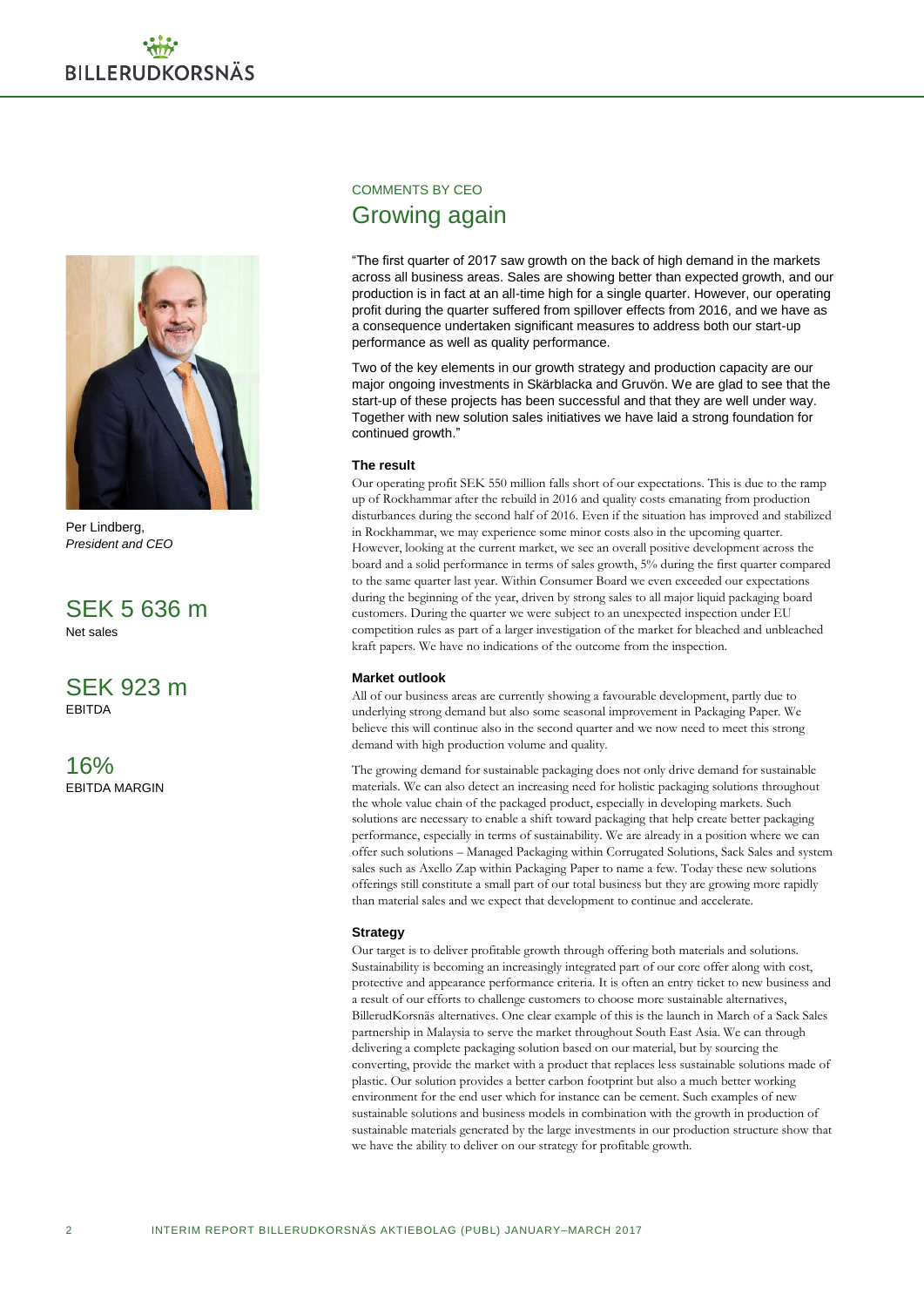EBITDA increased by 33% compared to Q4. This was an effect of the provisions in Q4, increased sales in Q1 and reduced cost for maintenance shutdowns.

EBITDA decreased with 9%, following slightly lower prices and cost increases. This was somewhat mitigated by a favourable currency development.

## Sales and results

### **Q1 2017 compared to Q4 2016**

Net sales for the first quarter were 3% higher than the previous quarter as a result of increased sales volume of 5%, which was to some extent negatively counteracted by an unfavourable currency development. The group recorded increased sales volumes for Packaging Paper, with strong demands from China and the rest of Asia as well as for Europe, and for Consumer Board with China and Europe taking the lead. Corrugated Solutions showed a slight decrease, partly in connection to limitation in shipping capacity. Despite the negative impact from the maintenance stop in Gruvön during Q1, Packaging Paper could benefit from a strong market situation for all Kraft and Sack segments. Following the maintenance stop in Frövi during Q4 Consumer Board saw a seasonally strong rebound and sales volumes were up 11%. Volumes for Corrugated Solutions were in line with expectations following the maintenance stop in Gruvön during Q4.

EBITDA increased by 33% or SEK 230 million compared to Q4. This was primarily an effect of the provisions in Q4 amounting to SEK 205 million related to the new Board machine in Gruvön. Q1 also showed increased sales and reduced cost for planned maintenance shutdowns of SEK 60 million which also explains the improvement compared to last quarter. The positive development was further improved by a record high production level (excluding the closed mill in Tervasaari). Q1 was burdened with one-off costs for quality-, and rebuild issues of SEK 80 million.

### **Q1 2017 compared to Q1 2016**

Net sales for the quarter were 5% higher than the corresponding period last year and the underlying organic sales increase was 3%. Sales volumes were 3% above previous year and this combined with the inclusion of Scandfibre Logistics and a strong growth for Managed Packaging explain most parts of the positive net sales development. Sales volumes for Business Area Consumer Board increased by 8%, with Liquid Packaging Board showing the strongest growth, Corrugated Solutions grew by 4%, mainly for Fluting and Coated Liner, and Packaging Paper was on par with last year. This positive development was accomplished in spite of the volume losses incurred in connection to the maintenance stop in Gruvön affecting all three business areas.

EBITDA decreased with 9%, driven by slightly lower average local prices mainly for Fluting, additional costs for the maintenance shutdown in Gruvön and increased costs for quality issues and externally purchased pulp related to the rebuild issues at Rockhammar. This was somewhat mitigated by a favourable currency development.

**Change in EBITDA Q1 2017 compared to Q1 2016, SEKm**



\* Effects of exchange rate fluctuations totalling SEK 47 million comprise the following components: change in spot rates SEK 81 million, currency hedging SEK -42 million and currency effects from revaluation of trade receivables and payments from customers SEK 8 million.

| <b>SEKm</b>                    | $Q1 - 17$ | Q1-16   |
|--------------------------------|-----------|---------|
| Net sales                      | 5 6 3 6   | 5 3 5 7 |
| ScandFibre Logistics AB        | $-96$     |         |
| SIA Freja                      | -1        | -3      |
| Net sales comparable units     | 5 5 3 9   | 5 3 5 4 |
|                                |           |         |
| <b>EBITDA</b>                  | 923       | 1 0 1 7 |
| ScandFibre Logistics AB        |           |         |
| SIA Freja                      |           |         |
| <b>EBITDA comparable units</b> | 923       | 1 0 1 7 |
|                                |           |         |



**EBITDA margin**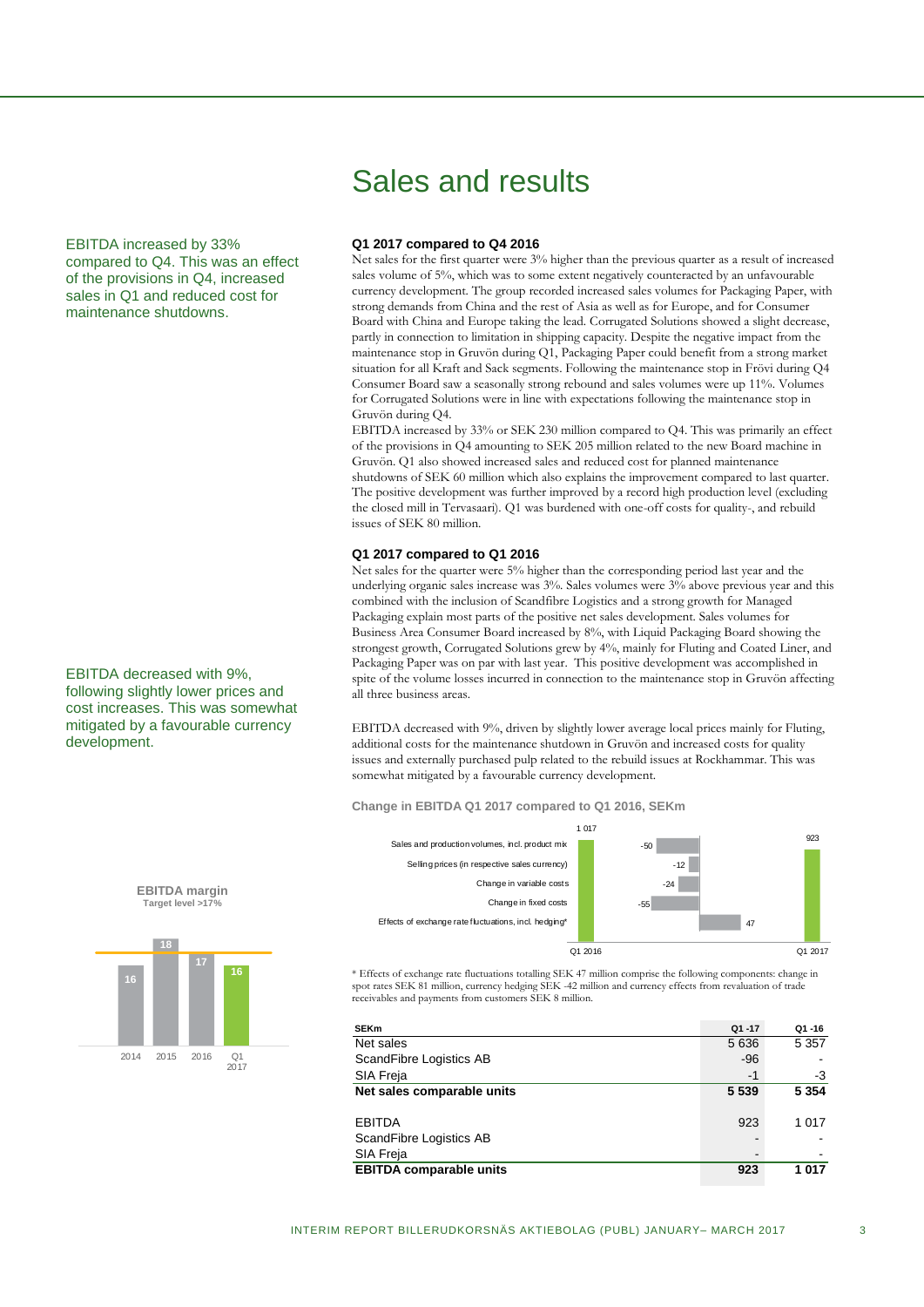## Packaging Paper business area

### KRAFT AND SACK PAPER FOR CUSTOMERS WITH TOUGH DEMANDS

Packaging Paper offers kraft and sack paper of premium quality plus smart solutions for customers in the industrial, medical equipment and consumer segments. The business area also sells surplus pulp that BillerudKorsnäs does not use in its own production. The Group's net exposure in market pulp is estimated to average approximately 210 ktonnes for 2017, 80 ktonnes 2018 and 0 ktonnes in 2021.

**Share of Group's Net sales Q1 2017**



### **Key figures**

|                               | Q1      | Q4      | Q1      | <b>Full year</b> |
|-------------------------------|---------|---------|---------|------------------|
| <b>SEKm</b>                   | 2017    | 2016    | 2016    | 2016             |
| Net sales                     | 2 1 4 1 | 2 0 6 7 | 2 0 8 7 | 8 3 3 9          |
| Net operating expenses, other | $-1749$ | $-1646$ | $-1729$ | $-6853$          |
| <b>EBITDA</b>                 | 392     | 421     | 358     | 1486             |
| EBITDA, %                     | 18%     | 20%     | 17%     | 18%              |
| Operating profit/loss         | 276     | 298     | 233     | 990              |
| Operating margin, %           | 13%     | 14%     | 11%     | 12%              |
|                               |         |         |         |                  |
| Sales volumes, ktonnes        | 293     | 285     | 295     | 1 167            |
| whereof packaging paper       | 191     | 186     | 186     | 746              |

### **Q1 2017 compared to Q1 2016**

As a result of good sales mix and slightly higher prices, net sales increased by 3% compared to Q1 2016.

EBITDA increased with 9% compared to the same period last year thanks to better sales mix and slightly increased prices as well as favourable exchange rates, despite of the closure of the Tervasaari mill in September 2016. Higher pulp costs in non-integrated mills due to unfavourable exchange rates had a negative impact on EBITDA for the Q1 2017 compared to Q1 2016.

### **Market development**

The market situation was good during the quarter. The market improved compared to previous quarters for all sack and kraft papers. Prices in local currency increased slightly for sack papers and remained stable for kraft papers compared to previous quarters. The market for NBSK pulp remained stable in the quarter compared to the previous quarter. Prices remained on the level of approximately USD 820 per tonne at the end of the quarter compared to USD 810 at end of previous quarter. Price level on pulp at the end of Q1 2016 was USD 790 per tonne.

### **Outlook**

During the next quarter the overall Packaging Paper sales are expected to be on par with the previous quarter. Kraft and sack paper markets remain solid and seasonally strong with potential to increase prices in local currency.

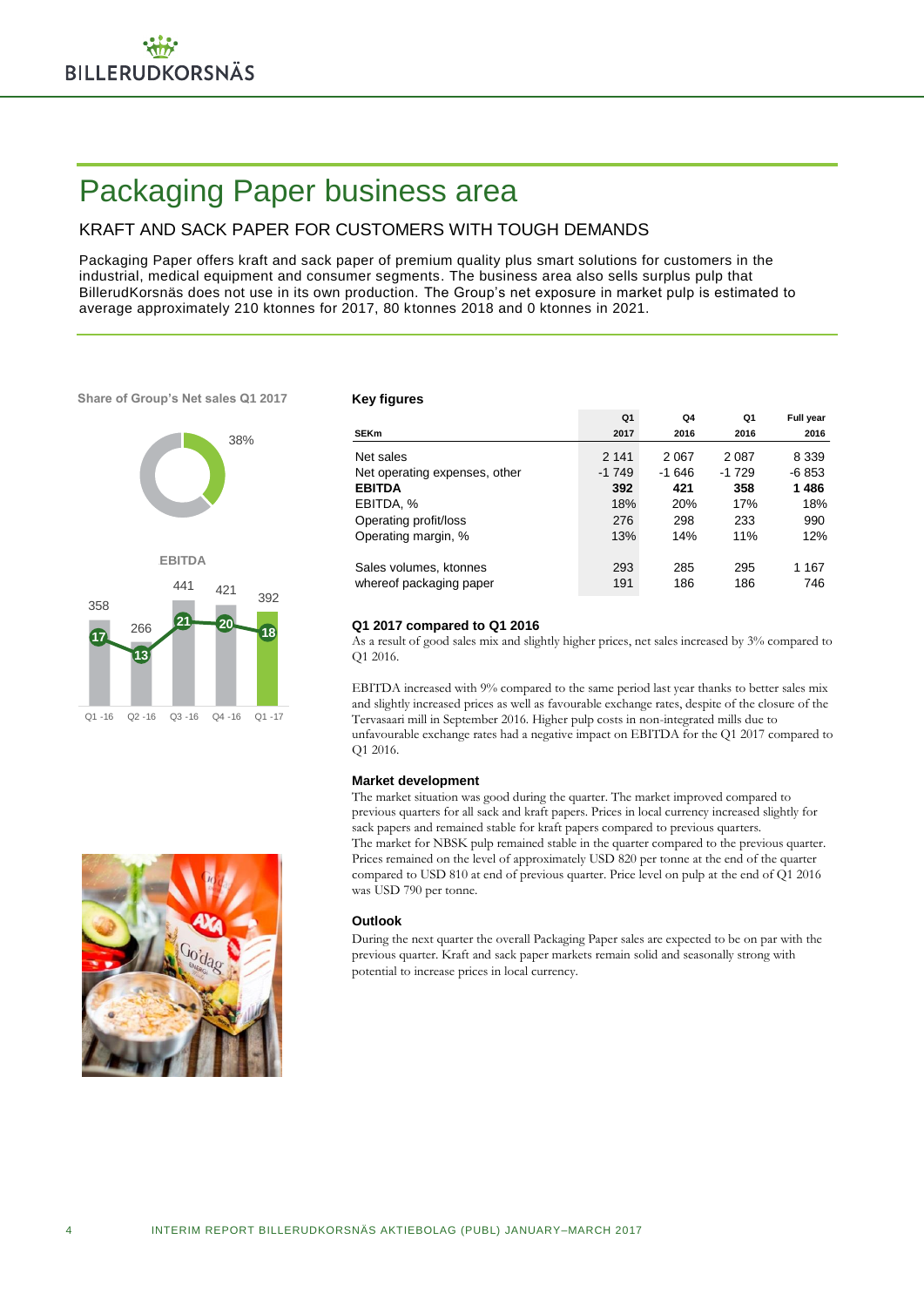## Consumer Board business area

### LIQUID PACKAGING BOARD AND CARTONBOARD WITH UNIQUE PROPERTIES

Consumer Board delivers packaging materials in high-quality board made from primary fibre for beverages, food products and various other consumer goods. Smart solutions in terms of function, design and material selection create added value for customers.



**EBITDA**



### **Key figures**

|                               | Q <sub>1</sub> | Q4      | Q1       | <b>Full year</b> |
|-------------------------------|----------------|---------|----------|------------------|
| <b>SEKm</b>                   | 2017           | 2016    | 2016     | 2016             |
| Net sales                     | 2 1 2 8        | 1988    | 2 0 2 4  | 8015             |
| Net operating expenses, other | $-1688$        | $-1652$ | $-1.540$ | -6 292           |
| <b>EBITDA</b>                 | 440            | 336     | 484      | 1723             |
| EBITDA, %                     | 21%            | 17%     | 24%      | 21%              |
| Operating profit/loss         | 246            | 148     | 295      | 964              |
| Operating margin, %           | 12%            | 7%      | 15%      | 12%              |
|                               |                |         |          |                  |
| Sales volumes, ktonnes        | 285            | 257     | 265      | 1 051            |

### **Q1 2017 compared to Q1 2016**

The first quarter of the year is seasonally strong. In relation to Q1 2016, sales increased by 5% and sales volumes by 8%, primarily driven by increased sales across the line for liquid packaging board.

EBITDA decreased with 9% compared to Q1 2016. The decrease was primarily due to quality costs emanating from production during the second half of 2016 and start-up costs for the Rockhammar rebuild that was made late 2016. Total impact on the business area from these two issues amounted to SEK 80 million.

### **Market development**

We see growth in all parts of the Consumer Board business area. The deliveries for liquid packaging board in the first quarter had the strongest growth and were above anticipated growth rate. Prices in local currency were unchanged compared to the previous quarter.

### **Outlook**

Order situation for liquid packaging board is expected to continue to be firm and satisfactory with normal seasonal variances. Order situation for cartonboard is expected to improve further.

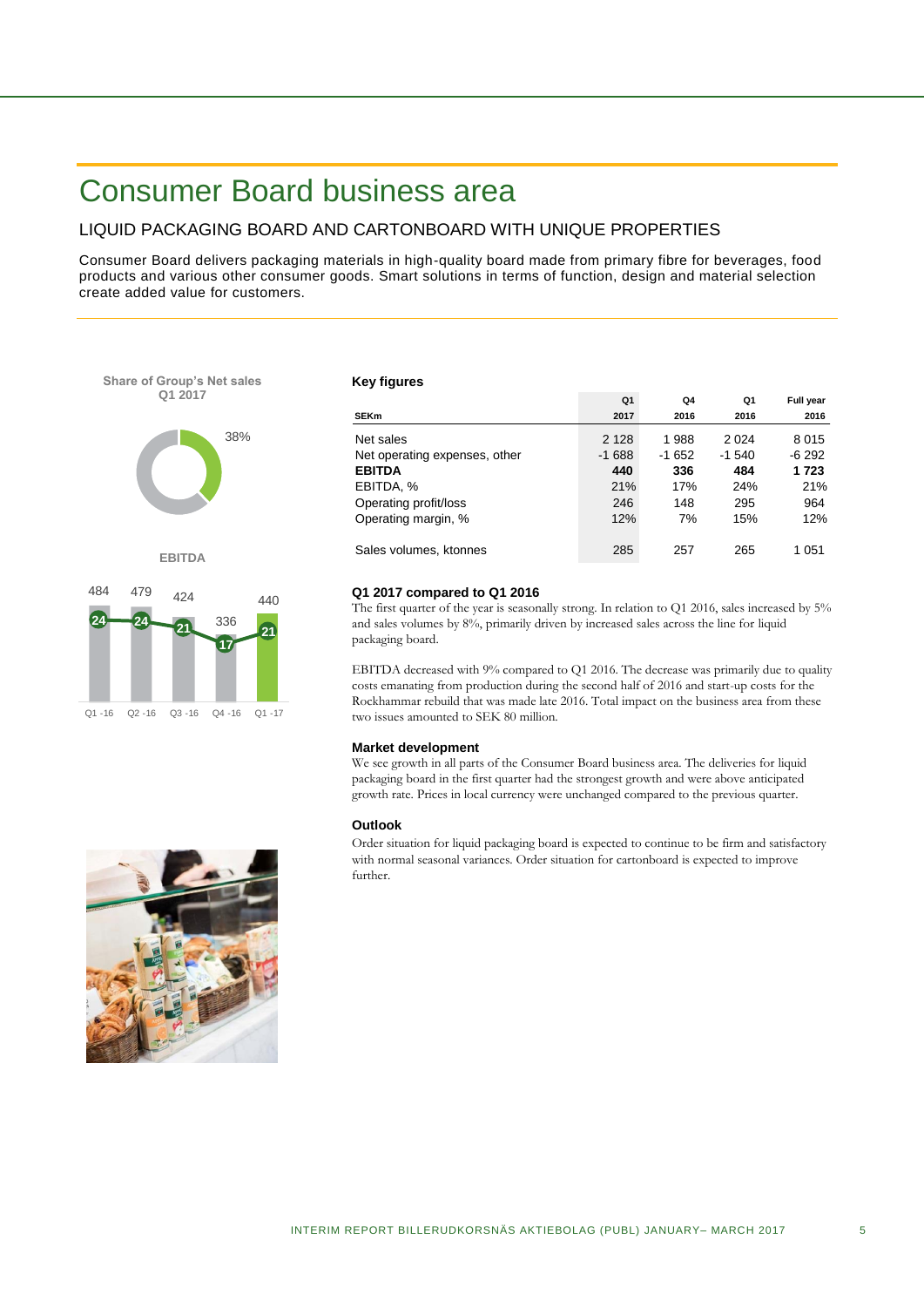## Corrugated Solutions business area

### STRONG FLUTING AND LINER ADD VALUE

Corrugated Solutions supplies materials to corrugated board manufacturers and packaging solutions to brand owners. The strong and light materials – fluting and liner – are used in corrugated boxes for fragile goods and demanding distribution systems. Smart packaging is delivered via the Managed Packaging concept, which delivers supply chain solutions and packaging optimisations for brand owners, with a view to challenging conventional solutions.



### **KEY FIGURES**

|                               | Q1     | Q4         | Q1   | <b>Full year</b> |
|-------------------------------|--------|------------|------|------------------|
| <b>SEKm</b>                   | 2017   | 2016       | 2016 | 2016             |
| Net sales                     | 931    | 989        | 879  | 3620             |
| Net operating expenses, other | $-741$ | -748       | -662 | -2 791           |
| <b>EBITDA</b>                 | 190    | 241        | 217  | 829              |
| EBITDA, %                     | 20%    | 24%        | 25%  | 23%              |
| Operating profit/loss         | 145    | 194        | 172  | 647              |
| Operating margin, %           | 16%    | <b>20%</b> | 20%  | 18%              |
|                               |        |            |      |                  |
| Sales volumes, ktonnes        | 144    | 147        | 138  | 554              |

### **Q1 2017 compared to Q1 2016**

Net sales increased 6% compared to the same quarter in 2016 as a result of increased capacity and consistent order book for liner and fluting. Managed Packaging delivered a strong sales increase of 30% over same quarter in 2016.

EBITDA was 12% lower than the same quarter in 2016 mainly because of delivery issues related to the harbour strike in Gothenburg, as well as impact from the maintenance shutdown at Gruvön in Q1 resulting in lower produced and sold volumes and higher fixed costs during the quarter.

### **Market development**

Order books and sales volumes for liner and fluting are strong with stable prices. Managed Packaging continues to deliver strong revenue growth.

### **Outlook**

The demand for fluting and liner will continue at strong levels for the coming quarter, with potential for price increases for fluting and liner. Packaging is forecasted to continue delivering consistently strong sales growth.

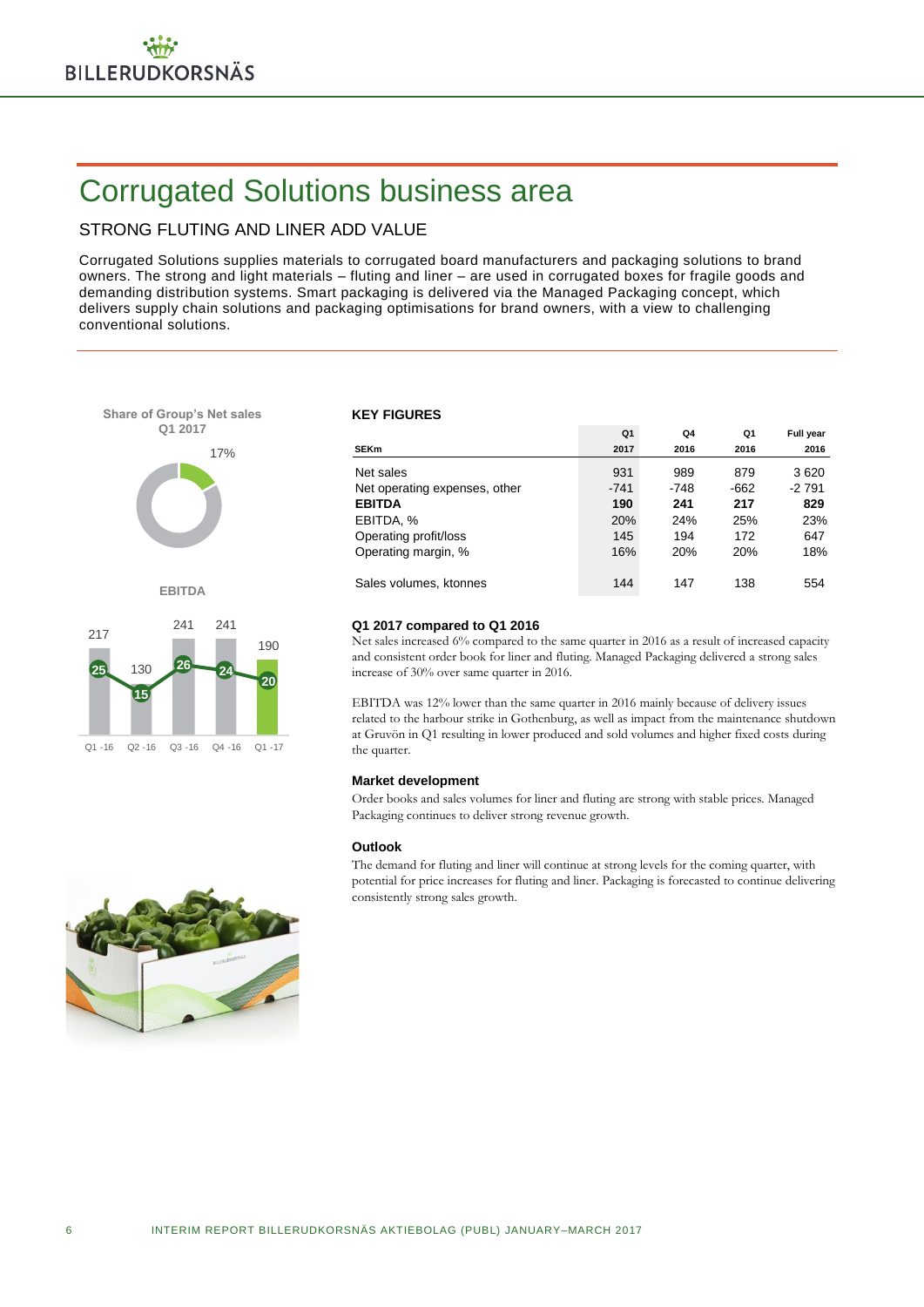## Currency hedging

### SEK -11 million net sales impact for the quarter.

Currency hedging had an overall net sales impact of SEK -11 million (31) for the first quarter.

The outstanding forward exchange contracts at 31 March 2017 had a market value of SEK -6 million, whereof SEK -11 million is the part of the contracts matched by trade receivables that has affected earnings in the first quarter. Accordingly, other contracts had a market value of SEK 5 million.

### **Hedged portion of the forecasted currency flows\*\* for EUR, USD AND GBP and exchange rates against SEK (31 March 2017)**

| Currency   |                          | $Q2-17$ | Q3-17          | Q4-17 | $Q1-18$ | $Q2-18$                      | Total 15<br>months |
|------------|--------------------------|---------|----------------|-------|---------|------------------------------|--------------------|
| EUR        | Share of net flow        | 90%     | 88%            | 83%   | 77%     | 47%                          | 77%                |
|            | Rate                     | 9.50    | 9.54           | 9.55  | 9.62    | 9.56                         | 9.55               |
| <b>USD</b> | Share of net flow        | 80%     | 72%            | 67%   | 54%     | -                            | 55%                |
|            | Rate                     | 8.62    | 8.66           | 8.89  | 9.05    | $\overline{\phantom{a}}$     | 8.78               |
| <b>GBP</b> | Share of net flow        | 30%     | ۰              | ٠     | ٠       | ۰                            | 6%                 |
|            | Rate                     | 11.00   | $\blacksquare$ | ۰     |         | $\qquad \qquad \blacksquare$ | 11.00              |
| contracts* | Market value of currency | $-17$   | -8             | 3     | 15      |                              | -6                 |

\*On 31 March 2017

\*\* Excluding currency flows from investment in a new board machine at the Gruvön site

The currency hedging policy is to hedge 0-80% of forecasted net flows over the coming 15 months. Any deviation from the policy must be approved by the Board of Directors.

### **Return on capital employed**



## Investments and capital employed

Gross investments amounted to SEK 555 million (254) for the first quarter 2017.

Capital employed at 31 March 2017 amounted to SEK 17 586 million (17 726). Return on capital employed (ROCE), calculated over the past 12-month period, amounted to 11% (15%). The last 12- months is influenced by restructuring costs in Gruvön. The 12-month figure for March 2016 was influenced by the capital gain from the Latgran divestiture. ROCE calculated with adjusted operating profit amounted to 13% (13%).

Return on equity was 11% (15%).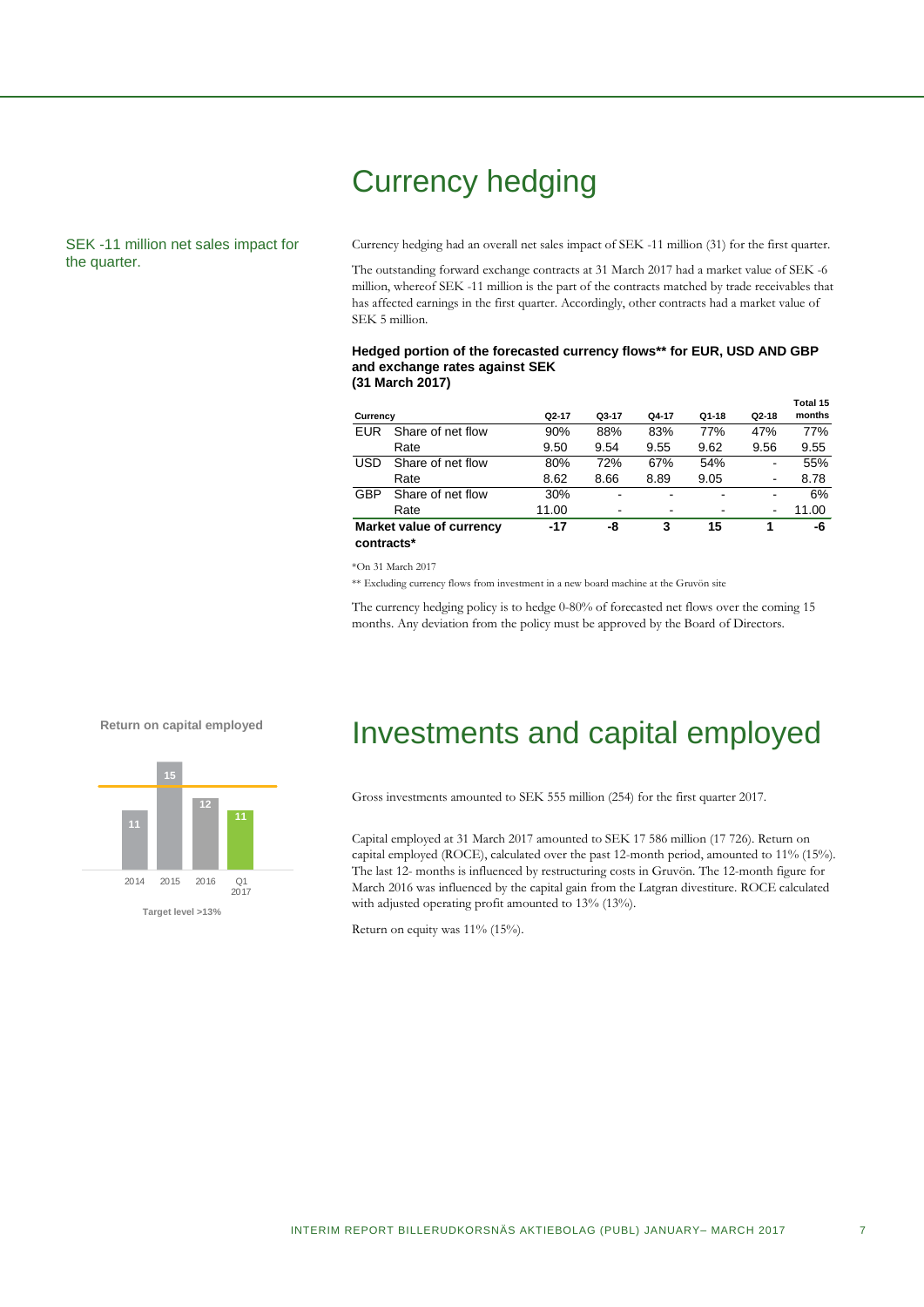**Net debt/EBITDA target level <2.5**



## Cash flow and financial position

### **Summary cash flow statement**

| <b>SEKm</b>                         | $Q1 - 17$ | Q1-16  |
|-------------------------------------|-----------|--------|
| Operating surplus, etc.             | 895       | 996    |
| Change in working capital, etc.     | -485      | -404   |
| Net financial items, taxes, etc.    | $-149$    | -183   |
| Cash flow from operating activities | 261       | 409    |
| Current net investments             | $-555$    | $-254$ |
| Operating cash flow                 | $-294$    | 155    |

**Quarter**

Operating cash flow during the first quarter 2017 amounted to SEK -294 million (155). The decrease was mainly due to an increased investment level, due to investments in Gruvön and Skärblacka. Working capital in relation to sales was 11% for the quarter, which is on the same level as previous quarter.

Interest-bearing net debt on 31 March 2017 amounted to SEK 4 165 million (4 911). The Group's interest-bearing net debt in relation to EBITDA at the end of the period was 1.19 (1.24). The target is to have a ratio below 2.5.

## **Financing**

**Dividend policy Target level 50% 2.00 2.25 3.15 4.25 4.30** 61 69 51 49 59 2012 2013 2014 2015 2016 Div idend pay out ratio, % 1 Board's proposal

Interest-bearing debt amounted to SEK 5 020 million, an increase with SEK 1 191 million from the previous quarter. The change was mainly related to issuance of bond loans during the quarter. Compared to end of previous quarter, bond loans increased with SEK 1 700 million and commercial papers with SEK 300 million. A term loan amounting to SEK 800 million was repaid during the quarter. Compared to previous year, the interest-bearing debt increased with SEK 614 million.

The syndicated revolving credit facility of SEK 5 500 million matures in 2019.

|                               |             | <b>Maturity, years</b> |         |       | Total    |
|-------------------------------|-------------|------------------------|---------|-------|----------|
| Loan                          | Limit, SEKm | $0 - 1$                | $1 - 2$ | $2 -$ | utilized |
| Syndicated credit facilities  | 5 500       |                        |         |       |          |
| Term loans                    |             |                        |         | 700   | 700      |
| Bond loans within MTN program | 5 0 0 0     | 1800                   |         | 1700  | 3500     |
| Commercial paper              | 3 0 0 0     | 300                    |         |       | 300      |
| Term Ioan, Bomhus Energi AB   |             | 43                     | 43      | 434   | 520      |
| Group total                   |             | 2 1 4 3                | 43      | 2834  | 5020     |

The Board of Directors proposes a dividend of SEK 4.30 per share for 2016.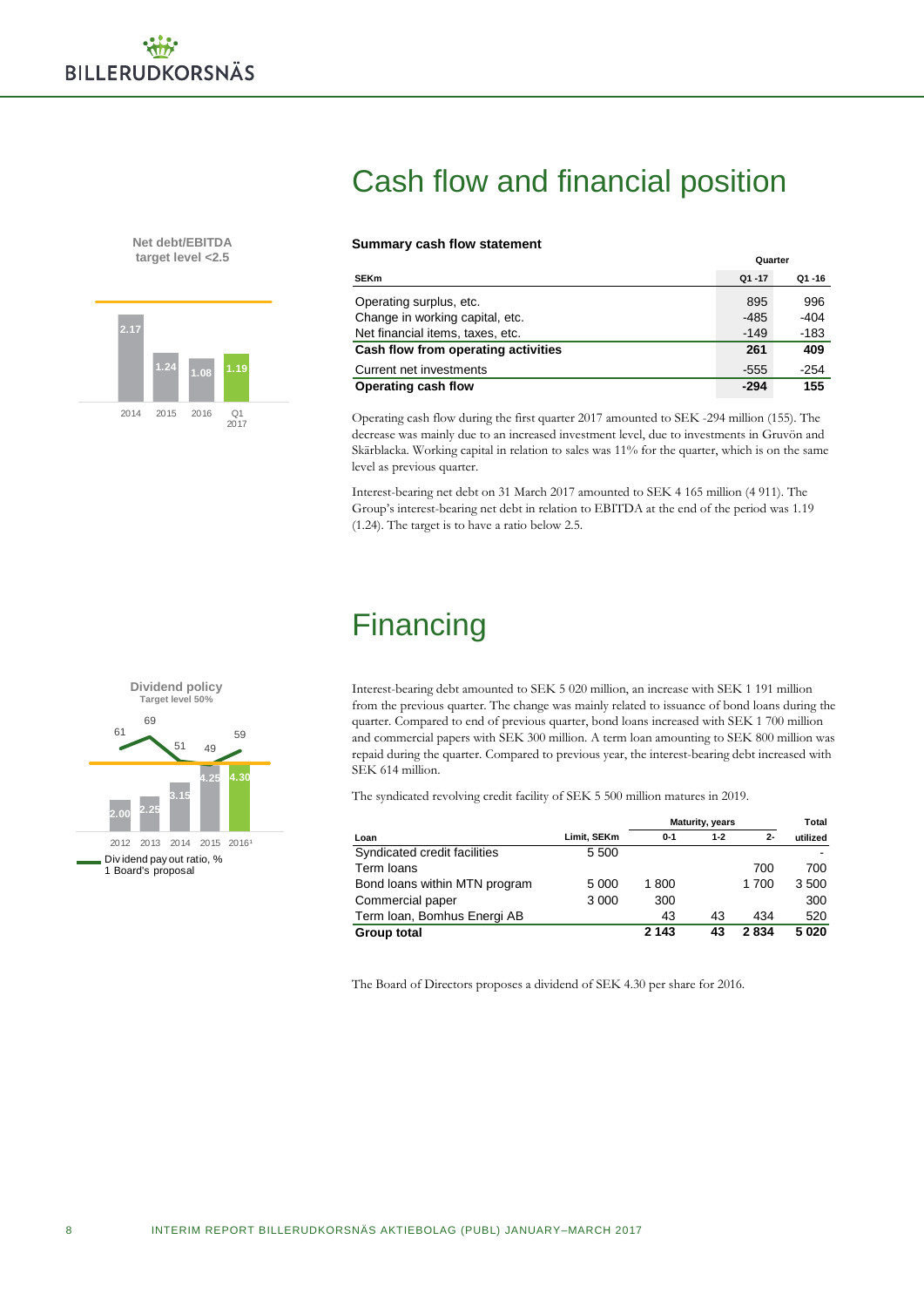

The tax cost for the first quarter 2017 amounted to SEK 111 million (139), equal to approximately 22% (22%) of profit before tax.

## Parent company

The parent company BillerudKorsnäs AB includes the sales organisation for the Nordic market and markets outside Europe, and the head office functions.

Operating profit for the first quarter 2017 amounted to SEK -42 million compared with SEK 7 million for the first quarter 2016. The decrease is mainly due to negative impact from hedging contracts and revaluations of accounts receivable.

The parent company hedges both its' own and the Group's net currency flows. The parent company's earnings include the results of these hedging measures. This result amounted for the first quarter to SEK -11 million (31).

The average number of employees was 100 (103). Cash and bank balances and short-term investments amounted to SEK 1 448 million (70).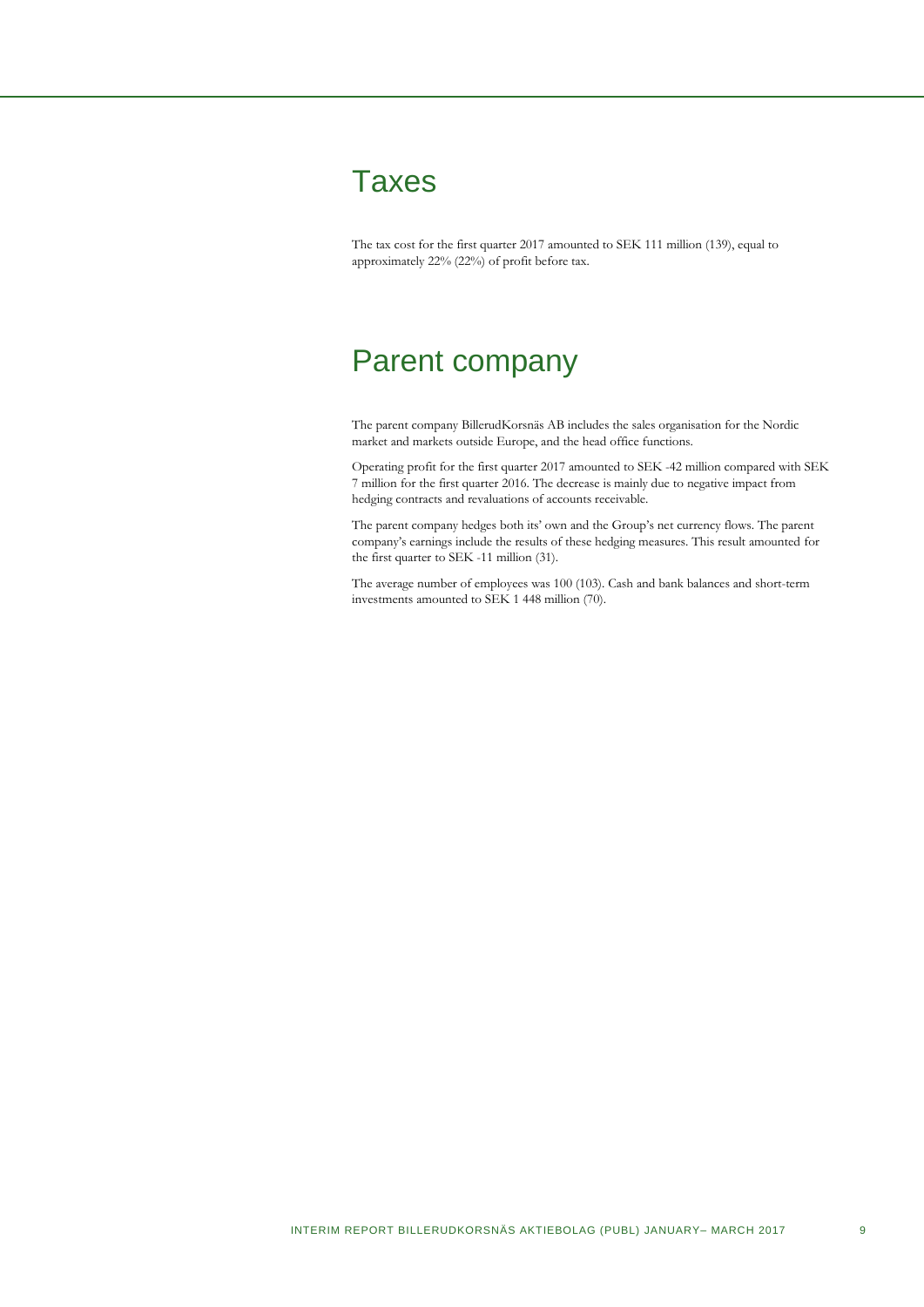

## Seasonal effects

BillerudKorsnäs' business is to a relatively limited extent subject to seasonal fluctuations. The greatest impact is from periodic maintenance shutdowns, during which the unit concerned is idle for approximately a week. The loss of production results in somewhat lower deliveries over an extended period before, during and after the shutdown. It should also be noted that the Group in Q4 normally tend to carry a somewhat higher cost level than the previous quarters.

### **Planned maintenance shutdowns**

In addition to on-going maintenance during production, BillerudKorsnäs' production units normally also require more extensive maintenance at some time during the year. In order to carry out maintenance, production of pulp, paper and board is stopped. The cost of a maintenance shutdown mainly comprises the loss of volume related to the shutdown and fixed costs, mainly in the form of costs of maintenance and overtime work, as well as - to some extent - variable costs such as higher consumption of electricity and wood when production is restarted. The effects of shutdowns on earnings vary depending on the extent of measures carried out, their nature and the actual length of the shutdown. The estimated cost of shutdown is an assessment of the impact on earnings of a normal shutdown, compared to a quarter during which no periodic maintenance shutdown takes place.

### **Estimated maintenance shutdown cost**

| Production<br>units | <b>Estimated</b><br>shutdown cost <sup>1</sup> | Estimated breakdown of shutdown cost by<br>business area |                          |                                | <b>Planned dates of</b><br>maintenance<br>shutdown       |
|---------------------|------------------------------------------------|----------------------------------------------------------|--------------------------|--------------------------------|----------------------------------------------------------|
|                     | <b>SEKm</b>                                    | Packaging<br>Paper                                       | Consumer<br><b>Board</b> | Corrugated<br><b>Solutions</b> | 2017   2016   2015                                       |
| Gävle               | ~140                                           | $~1.5\%$                                                 | $~1.80\%$                | ~15%                           | Q3<br>Q3<br>  Q3                                         |
| Gruvön*             | ~140                                           | $~10\%$                                                  | $~10\%$                  | $~10\%$                        | Q2<br>Q2<br>l Q2                                         |
| Frövi               | ~100                                           | $0\%$                                                    | 100%                     | $0\%$                          | Q <sub>4</sub><br>Q4<br>$\overline{)$ Q4                 |
| Skärblacka          | ~120                                           | ~1.85%                                                   | $0\%$                    | ~15%                           | Q2<br>Q2<br>$\overline{)$ Q4<br>$\mathbf{L}$             |
| Skärblacka**        | ~20                                            | 100%                                                     | $0\%$                    | 0%                             | Q3<br>$\mathsf{L}$<br>. .                                |
| Karlsborg           | ~55                                            | 100%                                                     | 0%                       | 0%                             | Q3<br>Q3<br>  Q3<br>$\mathbf{L}$                         |
| Pietarsaari         | ~15                                            | 100%                                                     | $0\%$                    | $0\%$                          | Q2<br>$\overline{)$ Q4<br>$\overline{\phantom{a}}$<br>л. |
| Rockhammar          | ~15                                            | 0%                                                       | 100%                     | 0%                             | Q3<br>Q4<br>٠                                            |

1 Maintenance shutdowns at Beetham have an insignificant effect on BillerudKorsnäs' total earnings. \*Gruvön had a maintenance shutdown end of March 2017, affecting both Q1 and Q2 financial statement. In Q1 the cost is SEK 75 million and in Q2 SEK 70 million.

\*\*Skärblacka will have an additional maintenance shutdown at PM7, end of September 2017, affecting both Q3 and Q4 financial statement. In Q3 the estimated cost is SEK 5 million and in Q4 SEK 15 million, all affecting business area Packaging Paper.

Costs for planned maintenance shutdown reflect estimated cost impact for 2017. In Q1 2017, Gruvön carried out a planned maintenance shutdown. Total cost for this shutdown amounted to SEK 75 million which was SEK 15 million more than estimated, mainly due to reallocation of costs between first and second quarter.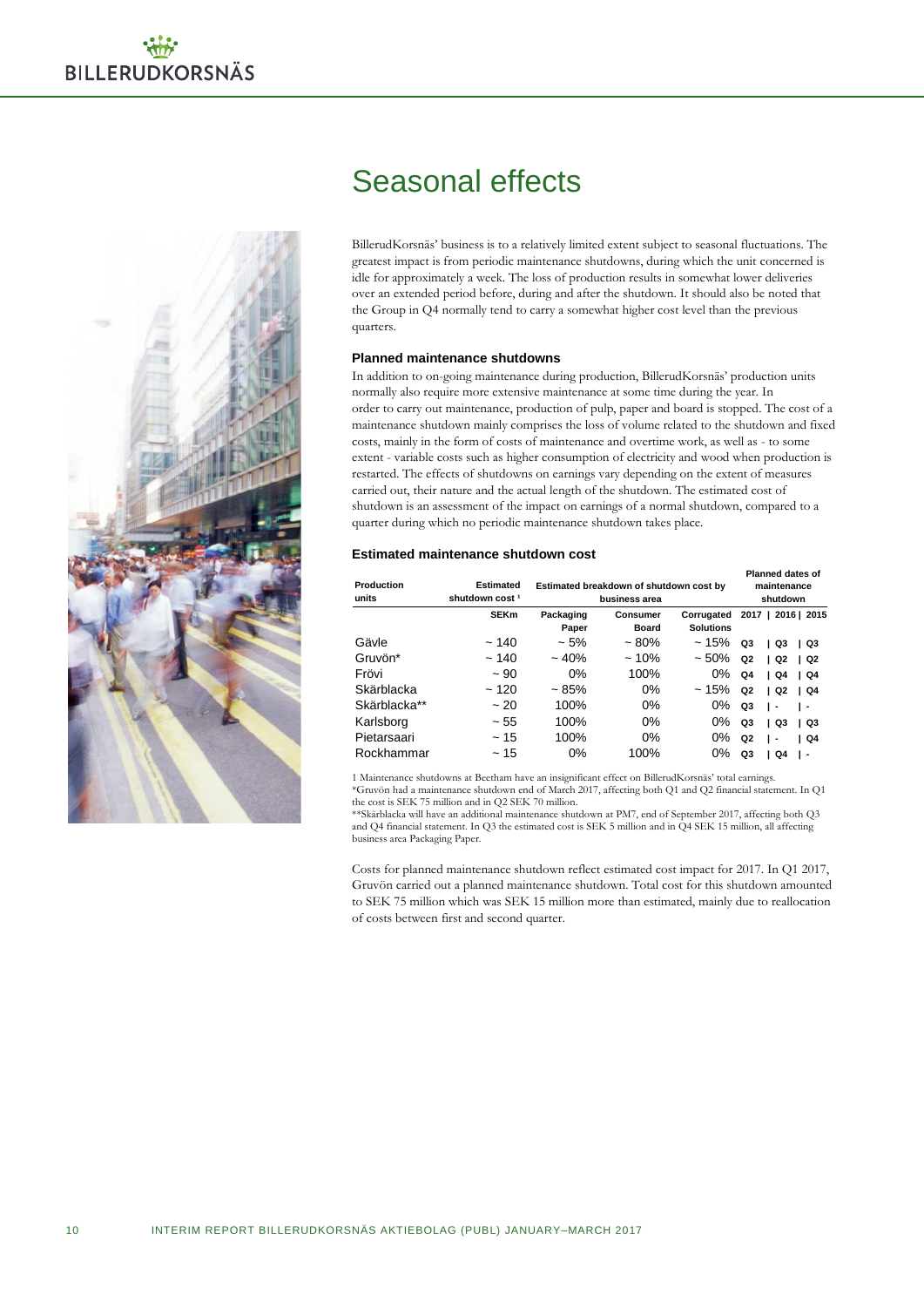## Largest shareholders

### **BIllerudkorsnäs' ten largest shareholders (31 March 2017)**

|                                      | Number of   | Number of |
|--------------------------------------|-------------|-----------|
| Shareholder                          | shares      | votes, %  |
| FRAPAG Beteiligungsholding AG        | 31,300,000  | 15.1      |
| AMF Insurance & Funds                | 20.672.421  | $10.0*$   |
| Swedbank Robur Funds                 | 8,791,503   | 4.2       |
| Fourth Swedish National Pension Fund | 6,263,902   | 3.0       |
| Alecta                               | 6.148.000   | 3.0       |
| Handelsbanken Funds                  | 4.011.994   | 1.9       |
| Norges Bank Investment Management    | 3.859.774   | 1.9       |
| DFA Funds (USA)                      | 3,725,579   | 1.8       |
| Vanguard                             | 3,128,510   | 1.5       |
| Folksam                              | 1,723,442   | 0.8       |
| <b>Total 10 largest shareholders</b> | 89,625,125  | 33.2      |
| Total number of shares in the market | 207.094.790 | 100.0     |

\*9.98%

## Distribution of shares

#### **Distribution of shares (31 March 2017)**

| Total number of shares in the market | 207 094 790 |
|--------------------------------------|-------------|
| Bought back shares                   | -1 125 044  |
| Registered number of shares          | 208 219 834 |

## Significant risks and uncertainties

BillerudKorsnäs' products are generally dependent on the business cycle, in terms of both price development and potential sales volumes. The Group is exposed to currency fluctuations, since most revenues are invoiced in foreign currency, while a large part of operating expenses are in SEK. A more in-depth description of risks and a sensitivity analysis is provided on pages 84-91 of the 2016 Annual and Sustainability Report.

## Related party transactions

No transactions have taken place between BillerudKorsnäs and related parties that significantly affect the company's position and earnings.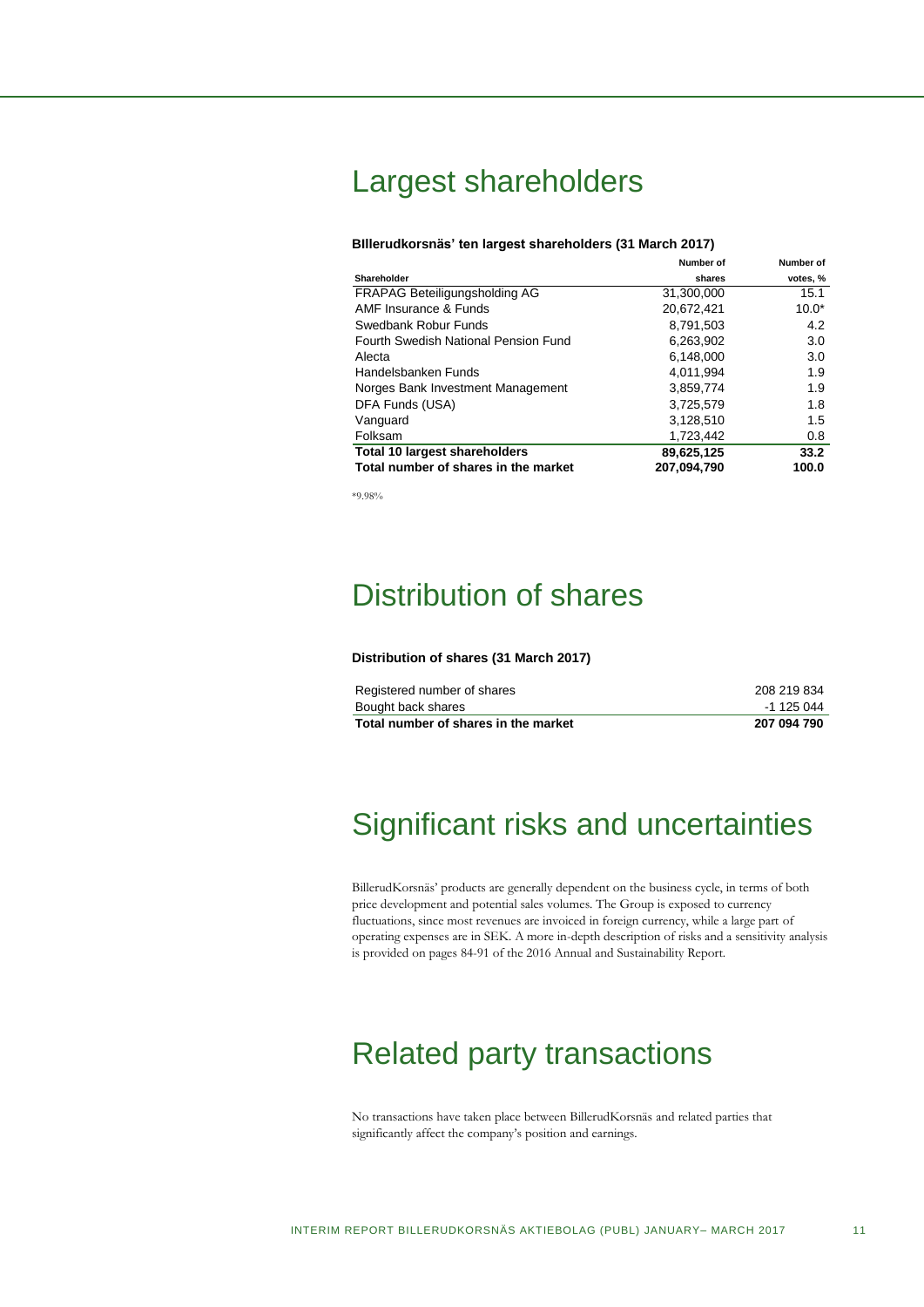## Events after the end of the quarter

During April BillerudKorsnäs Venture AB has increased their ownership in the IoP company Kezzler to slightly above 10%.

On April 7 the company distributed a press release regarding the preliminary first quarter results.

Solna, 19 April 2017

Per Lindberg, CEO

## FINANCIAL CALENDAR

2017 Annual general Meeting – 10 May 2017 Q2 2017 – 18 July 2017 Q3 2017 – 17 October 2017

This information constituted inside information before publication. This is information that BillerudKorsnäs AB (publ) is obliged to make public pursuant to the EU Market Abuse Regulation. This information has been prepared in both a Swedish and an English version. The report has not been reviewed by the company's auditors.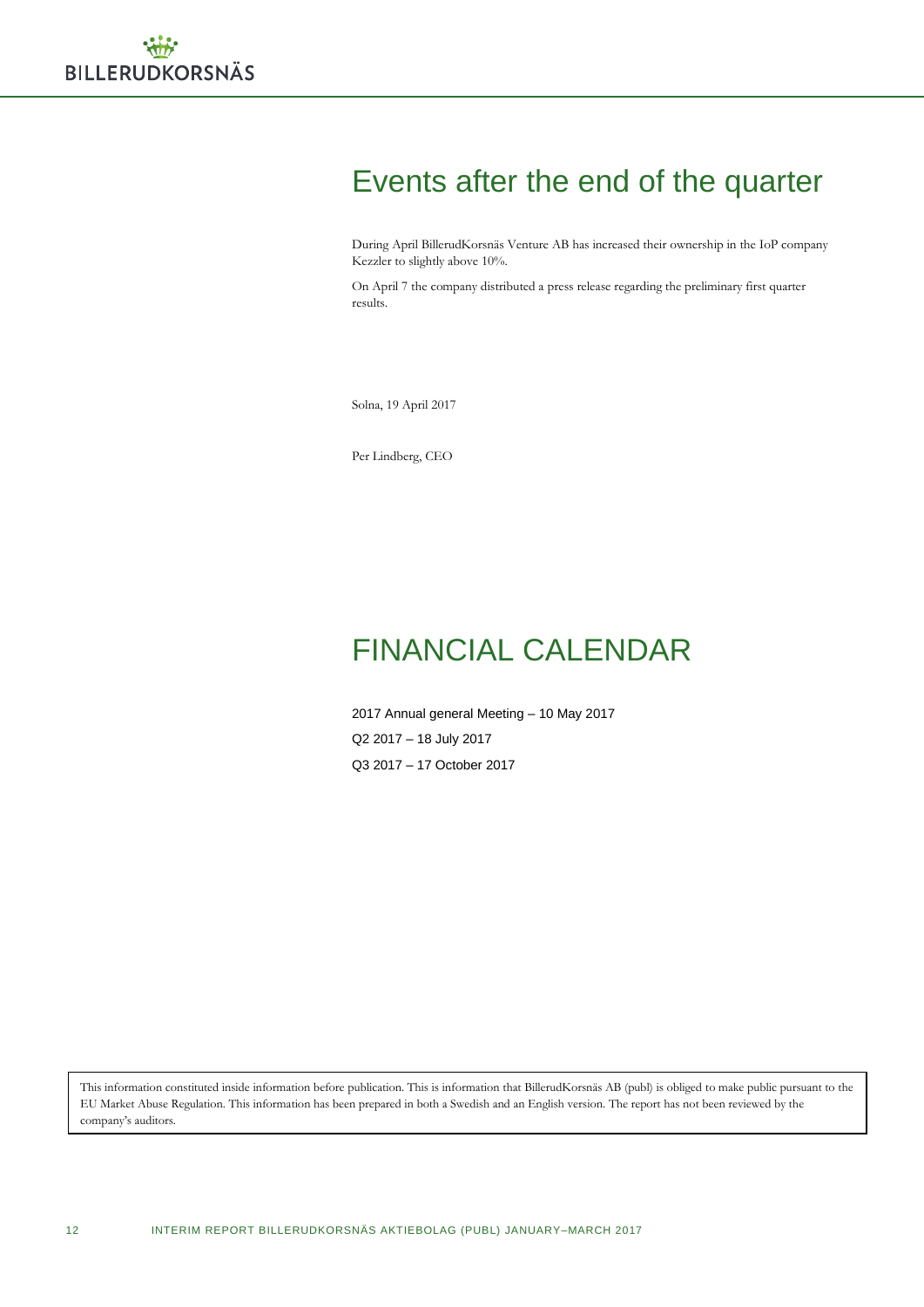## BillerudKorsnäs Group

Summarised income statement

|                                                         |         | Quarter |         | Full year |
|---------------------------------------------------------|---------|---------|---------|-----------|
| <b>SEKm</b>                                             | Q1-17   | Q4-16   | Q1-16   | 2016      |
| Net sales                                               | 5636    | 5468    | 5 3 5 7 | 21 657    |
| Other income                                            | 59      | 48      | 30      | 155       |
| <b>Operating income</b>                                 | 5695    | 5516    | 5 3 8 7 | 21 812    |
| Change in inventories                                   | $-160$  | 76      | 101     | 300       |
| Raw materials and consumables                           | $-2606$ | $-2670$ | $-2624$ | $-10457$  |
| Other external costs                                    | $-1154$ | $-1211$ | $-1008$ | $-4574$   |
| Employee benefits expense                               | $-851$  | $-1017$ | $-839$  | $-3474$   |
| Depreciation and impairment of non-current assets       | $-373$  | $-482$  | $-359$  | $-1561$   |
| Profit/Loss from participations in associated companies | $-1$    | -1      |         | $-1$      |
| <b>Operating expenses</b>                               | $-5145$ | $-5305$ | $-4729$ | $-19767$  |
| <b>Operating profit/loss</b>                            | 550     | 211     | 658     | 2045      |
| Financial income and expenses                           | $-38$   | $-36$   | $-38$   | $-108$    |
| Profit/Loss before tax                                  | 512     | 175     | 620     | 1937      |
| Taxes                                                   | $-111$  | $-38$   | $-139$  | $-419$    |
| Net profit/loss for the period                          | 401     | 137     | 481     | 1518      |
| Profit/Loss attributable to:                            |         |         |         |           |
| Owners of the parent company                            | 401     | 137     | 481     | 1518      |
| Non-controlling interests                               |         |         |         |           |
| Net profit/loss for the period                          | 401     | 137     | 481     | 1518      |
| Earnings per share, SEK                                 | 1.94    | 0.66    | 2.33    | 7.33      |
| Diluted earnings per share, SEK                         | 1.93    | 0.65    | 2.32    | 7.31      |

## Summarised statement of comprehensive income

|                                                                                                |       | Quarter |                | Full year |
|------------------------------------------------------------------------------------------------|-------|---------|----------------|-----------|
| <b>SEKm</b>                                                                                    | Q1-17 | Q4-16   | Q1-16          | 2016      |
| Net profit/loss for the period                                                                 | 401   | 137     | 481            | 1518      |
| Other comprehensive income                                                                     |       |         |                |           |
| Items that will not be reclassified to profit or loss                                          |       |         |                |           |
| Actuarial gains or losses on defined benefit pension plans                                     |       | 51      |                | $-12$     |
| Tax attributable to items not to be reclassified to profit or loss                             |       | $-11$   |                | 3         |
| Total items never reclassified to profit or loss                                               |       | 40      | $\blacksquare$ | -9        |
| Items that have been or may be reclassified subsequently to profit or loss                     |       |         |                |           |
| Differences arising from the translation of foreign operations' accounts                       | $-7$  | $-4$    | 4              | 53        |
| Change in fair value of shareholding in Bergvik Skog                                           | 9     | 46      |                | 16        |
| Change in fair value of cash flow hedges                                                       | $-11$ | 83      | 14             | 76        |
| Tax attributable to items that have been or may be reclassified subsequently to profit or loss | 2     | $-19$   | -3             | $-17$     |
| Total items that have been or may be reclassified subsequently to profit or loss               | $-7$  | 106     | 16             | 128       |
| Total comprehensive income for the period                                                      | 394   | 283     | 497            | 1637      |
| Attributable to:                                                                               |       |         |                |           |
| Owners of the parent company                                                                   | 394   | 283     | 497            | 1 637     |
| Non-controlling interests                                                                      |       |         |                |           |
| Total comprehensive income for the period                                                      | 394   | 283     | 497            | 1637      |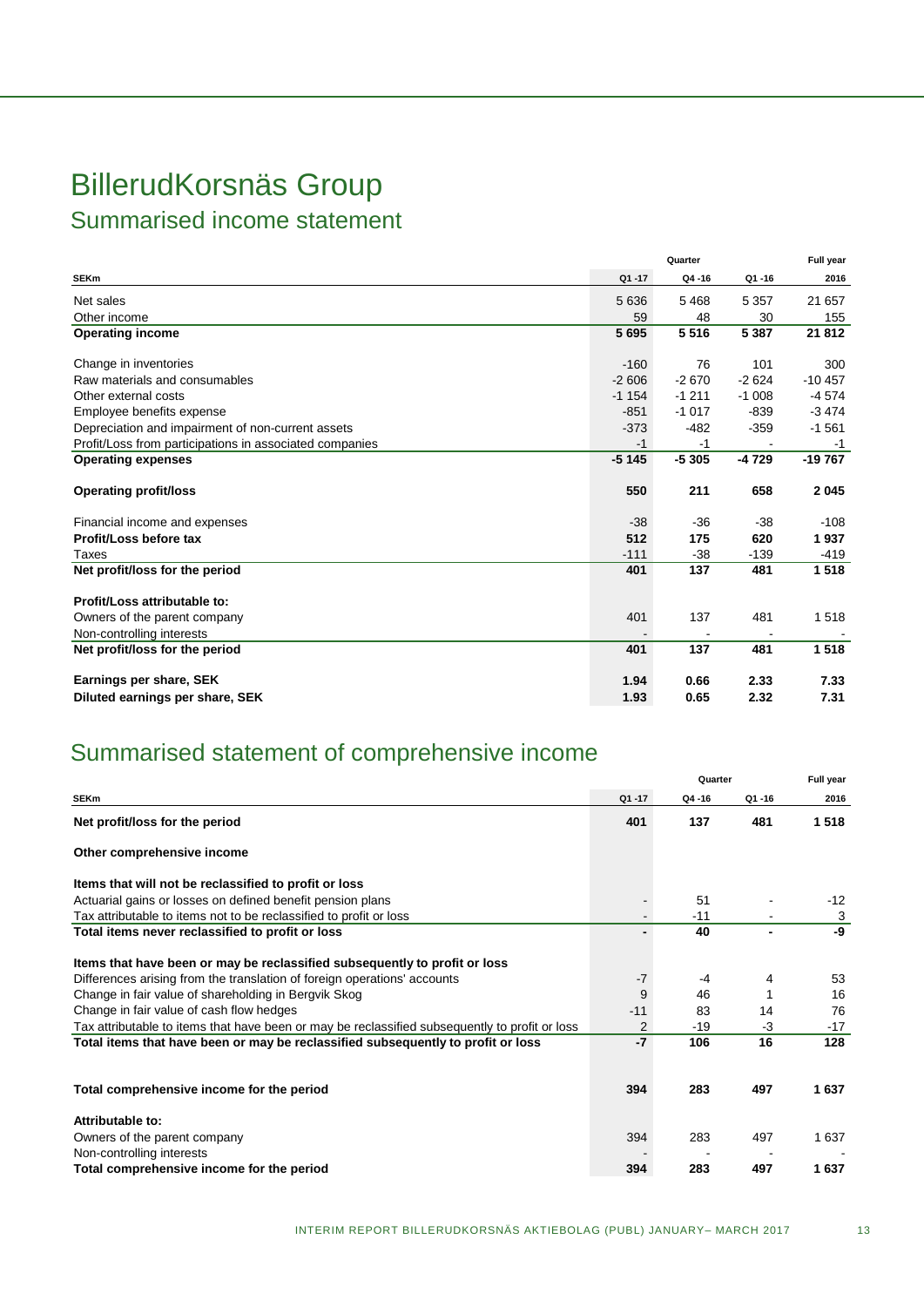## Summarised balance sheet

|                                                     | 31 Mar  | 31 Mar  | 31 Dec  |
|-----------------------------------------------------|---------|---------|---------|
| <b>SEKm</b>                                         | 2017    | 2016    | 2016    |
| Intangible assets                                   | 2 3 1 0 | 2 3 6 1 | 2 3 3 5 |
| Property, plant and equipment                       | 15 104  | 14 734  | 14 937  |
| Other non-current assets                            | 1 4 7 2 | 1 3 4 3 | 1 4 3 9 |
| <b>Total non-current assets</b>                     | 18886   | 18 438  | 18711   |
| Inventories                                         | 3 0 0 3 | 2921    | 3 1 4 2 |
| Accounts receivable                                 | 2588    | 2 5 8 7 | 2612    |
| Other current assets                                | 869     | 854     | 681     |
| Cash and cash equivalents                           | 1617    | 257     | 708     |
| <b>Total current assets</b>                         | 8077    | 6619    | 7 1 4 3 |
|                                                     |         |         |         |
| <b>Total assets</b>                                 | 26 963  | 25 057  | 25 854  |
| Equity attributable to owners of the parent company | 13419   | 12752   | 13 0 21 |
| Non-controlling interests                           |         | 62      | 1       |
| <b>Total equity</b>                                 | 13 4 20 | 12814   | 13 022  |
| Interest-bearing liabilities                        | 2878    | 3019    | 2687    |
| Provisions for pensions                             | 778     | 773     | 778     |
| Other provisions                                    | 251     | 146     | 252     |
| Deferred tax liabilities                            | 3 3 9 6 | 3 1 8 5 | 3 4 1 0 |
| <b>Total non-current liabilities</b>                | 7 3 0 3 | 7 1 2 3 | 7 1 2 7 |
| Interest-bearing liabilities                        | 2 1 4 2 | 1 3 8 7 | 1 1 4 2 |
| Accounts payables                                   | 2 4 5 4 | 2 2 9 3 | 3 0 4 9 |
| Other liabilities and provisions                    | 1 6 4 4 | 1 4 4 0 | 1514    |
| <b>Total current liabilities</b>                    | 6 2 4 0 | 5 1 2 0 | 5705    |
| <b>Total equity and liabilities</b>                 | 26 963  | 25 057  | 25 854  |

## Summarised statement of changes in equity

|                                                                                                                |                    | Quarter              |                   |
|----------------------------------------------------------------------------------------------------------------|--------------------|----------------------|-------------------|
| <b>SEKm</b>                                                                                                    | $Q1 - 17$          | Q1-16                | 2016              |
| <b>Opening balance</b>                                                                                         | 13 022             | 12418                | 12 418            |
| Comprehensive income for the period                                                                            | 394                | 497                  | 1 637             |
| Share-based payment to be settled in equity instruments                                                        | 4                  | 2                    | 11                |
| Dividend to owners of the parent company                                                                       |                    |                      | -880              |
| Dividend to non-controlling interests                                                                          |                    | $-103$               | $-164$            |
| <b>Closing balance</b>                                                                                         | 13 4 20            | 12814                | 13 022            |
| Equity attributable to:<br>Owners of the parent company<br>Non-controlling interests<br><b>Closing balance</b> | 13 4 19<br>13 4 20 | 12752<br>62<br>12814 | 13 0 21<br>13 022 |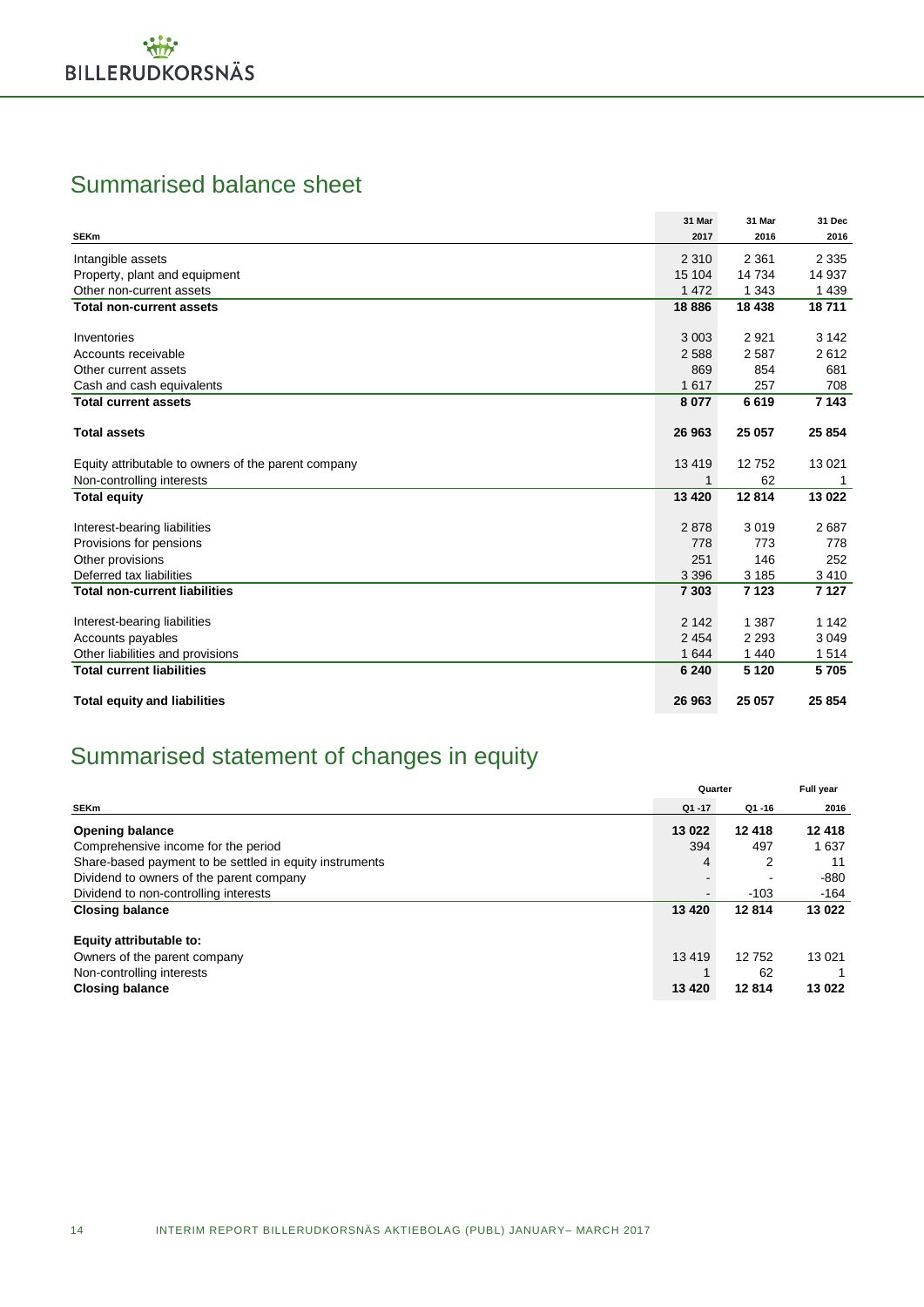## Summarised statement of cash flow

|                                                                 |           | Full year |           |         |
|-----------------------------------------------------------------|-----------|-----------|-----------|---------|
| <b>SEKm</b>                                                     | $Q1 - 17$ | Q4-16     | $Q1 - 16$ | 2016    |
| Operating surplus, etc.*                                        | 895       | 931       | 996       | 3781    |
| Change in working capital, etc.                                 | $-485$    | 548       | $-404$    | 332     |
| Net financial items, taxes, etc.                                | $-149$    | $-117$    | $-183$    | -371    |
| Cash flow from operating activities                             | 261       | 1 3 6 2   | 409       | 3742    |
| Investments in intangible assets, property, plant and equipment | $-533$    | $-708$    | $-254$    | $-1607$ |
| Acquisition of financial assets                                 | $-22$     | $-38$     |           | -38     |
| Sales of subsidiary                                             | 15        |           |           |         |
| <b>Business combinations</b>                                    |           |           |           | -6      |
| Disposal of property, plant and equipment                       |           | 3         |           |         |
| Cash flow from investing activities                             | $-540$    | $-743$    | $-254$    | $-1647$ |
| Change in interest-bearing receivables                          |           | $-4$      |           | 2       |
| Change in interest-bearing liabilities                          | 1 1 9 1   | $-411$    | 12        | $-564$  |
| Dividend to owners of the parent company                        |           |           |           | -880    |
| Dividend to non-controlling interests                           |           |           | $-103$    | -165    |
| Cash flow from financing activities                             | 1 1 9 1   | $-415$    | -91       | $-1607$ |
| Total cash flow (=change in cash and cash equivalents)          | 912       | 204       | 64        | 488     |
| Cash and cash equivalents at start of period                    | 708       | 503       | 188       | 188     |
| Translation differences in cash and cash equivalents            | $-3$      |           | 5         | 32      |
| Cash and cash equivalents at the end of the period              | 1617      | 708       | 257       | 708     |

\* The amount for the period January-March 2017 takes into account operating profit of SEK 550 million, reversed depreciation SEK 373 million, result from sale of businesses -5, result from<br>SES -10 million and incentive pro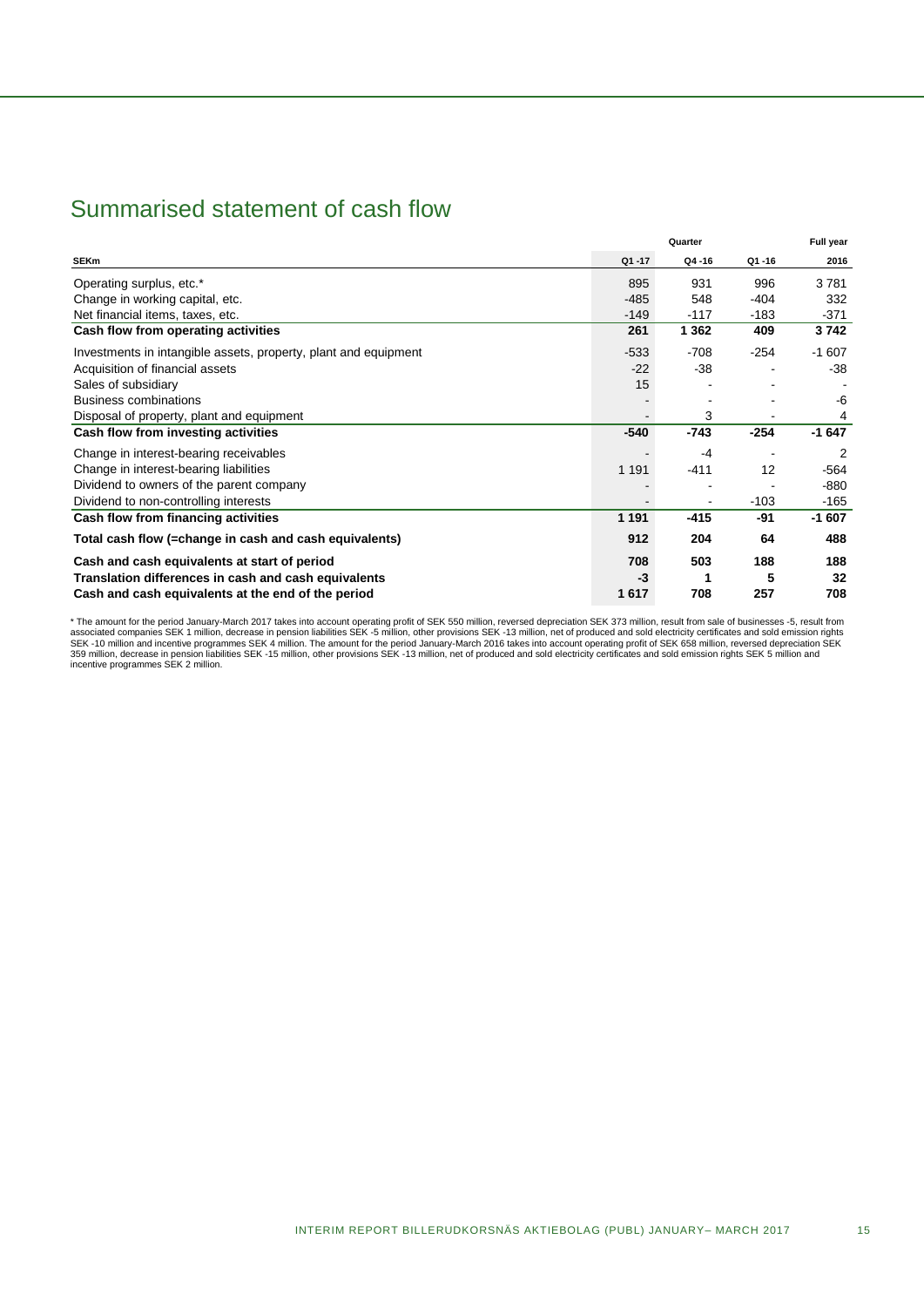## Note 1 Accounting principles

The interim report for the Group is prepared in accordance with IAS 34 Interim Financial Reporting and the Swedish Annual Accounts Act. The accounting principles applied in this interim report are the same as those used in the most recent annual report for 2016, see pages 101-107 and page 134 for definitions of key indicators. The interim report for the parent company is prepared in accordance with the Swedish Annual Accounts Act. Key figure definitions are provided on page 19 of this report.

In addition to the financial measures defined in IFRS, certain key figures, which qualify as alternative performance measures (APMs) are presented to reflect the underlying business performance and enhance comparability from period to period. These APMs should not be considered as a substitute for measures in accordance with IFRS.

## Note 2 Financial assets and liabilities

|                                          | <b>Derivatives</b><br>in hedge<br>accounting | <b>Accounts</b><br>and loan<br>receivables | <b>Available for-</b><br>sale financial<br>assets | <b>Financial liabilities</b><br>measured at amortised<br>costs | Total<br>carrying<br>amount | <b>Fair value</b> |
|------------------------------------------|----------------------------------------------|--------------------------------------------|---------------------------------------------------|----------------------------------------------------------------|-----------------------------|-------------------|
| Valuation classification                 | Level 2                                      |                                            | Level 3                                           |                                                                |                             |                   |
| Group 31 March 2017                      |                                              |                                            |                                                   |                                                                |                             |                   |
| Other shares and participations          |                                              |                                            | 1 372                                             |                                                                | 1 372                       | 1 3 7 2           |
| Long-term receivables                    |                                              | 21                                         |                                                   |                                                                | 21                          | 21                |
| Accounts receivable                      |                                              | 2588                                       |                                                   |                                                                | 2588                        | 2588              |
| Other receivables                        | 60                                           | 570                                        |                                                   |                                                                | 630                         | 630               |
| Cash and cash equivalents <sup>1</sup>   | -                                            | 1617                                       |                                                   |                                                                | 1617                        | 1617              |
| Total                                    | 60                                           | 4796                                       | 1 3 7 2                                           |                                                                | 6 2 2 8<br>-                | 6 2 2 8           |
| Non-current interest-bearing liabilities |                                              |                                            |                                                   | 4 3 7 7                                                        | 4 3 7 7                     | 4 4 0 1           |
| Current interest-bearing liabilities     |                                              |                                            |                                                   | 643                                                            | 643                         | 643               |
| Accounts payables                        |                                              |                                            |                                                   | 2 4 5 4                                                        | 2454                        | 2454              |
| Other liabilities                        | 80                                           |                                            |                                                   | 274                                                            | 354                         | 354               |
| Total                                    | 80                                           |                                            | $\blacksquare$                                    | 7748                                                           | 7828                        | 7852              |

|                                          | <b>Derivatives</b><br>in hedge | <b>Accounts</b><br>and loan | Available for-<br>sale financial | <b>Financial liabilities</b><br>measured at amortised | <b>Total</b><br>carrying |            |
|------------------------------------------|--------------------------------|-----------------------------|----------------------------------|-------------------------------------------------------|--------------------------|------------|
|                                          | accounting                     | receivables                 | assets                           | costs                                                 | amount                   | Fair value |
| Valuation classification                 | Level 2                        |                             | Level 3                          |                                                       |                          |            |
| Group 31 December 2016                   |                                |                             |                                  |                                                       |                          |            |
| Other shares and participations          |                                |                             | 1 3 4 3                          |                                                       | 1 3 4 3                  | 1 3 4 3    |
| Long-term receivables                    | ۰                              | 21                          |                                  |                                                       | 21                       | 21         |
| Accounts receivable                      | ٠                              | 2612                        |                                  |                                                       | 2612                     | 2612       |
| Other receivables                        | 107                            | 378                         |                                  |                                                       | 485                      | 485        |
| Cash and cash equivalents <sup>1</sup>   | -                              | 708                         |                                  |                                                       | 708                      | 708        |
| Total                                    | 107                            | 3719                        | 1 3 4 3                          |                                                       | 5 1 6 9                  | 5 1 6 9    |
| Non-current interest-bearing liabilities |                                |                             |                                  | 2687                                                  | 2687                     | 2 7 3 1    |
| Current interest-bearing liabilities     |                                |                             |                                  | 1 1 4 2                                               | 1 1 4 2                  | 1 1 4 2    |
| Accounts payables                        |                                |                             |                                  | 3 0 4 9                                               | 3 0 4 9                  | 3 0 4 9    |
| Other liabilities                        | 129                            |                             |                                  | 193                                                   | 322                      | 322        |
| Total                                    | 129                            |                             | $\blacksquare$                   | 7071                                                  | 7 200                    | 7 2 4 4    |

1 Short-term investments are classified as "Cash and cash equivalents" when they mature less than three months after the acquisition date and are exposed to only a minor risk of fluctuation in value.

## Note 3 Other disclosures

Other disclosures in accordance with IAS 34.16A are disclosed on the pages prior the Income statement and the Statement of comprehensive income. Business area/segment information is disclosed on the pages 4-6, Financing information on page 8, Seasonal effects are disclosed on page 10 and Events after the end of the quarter on page 12.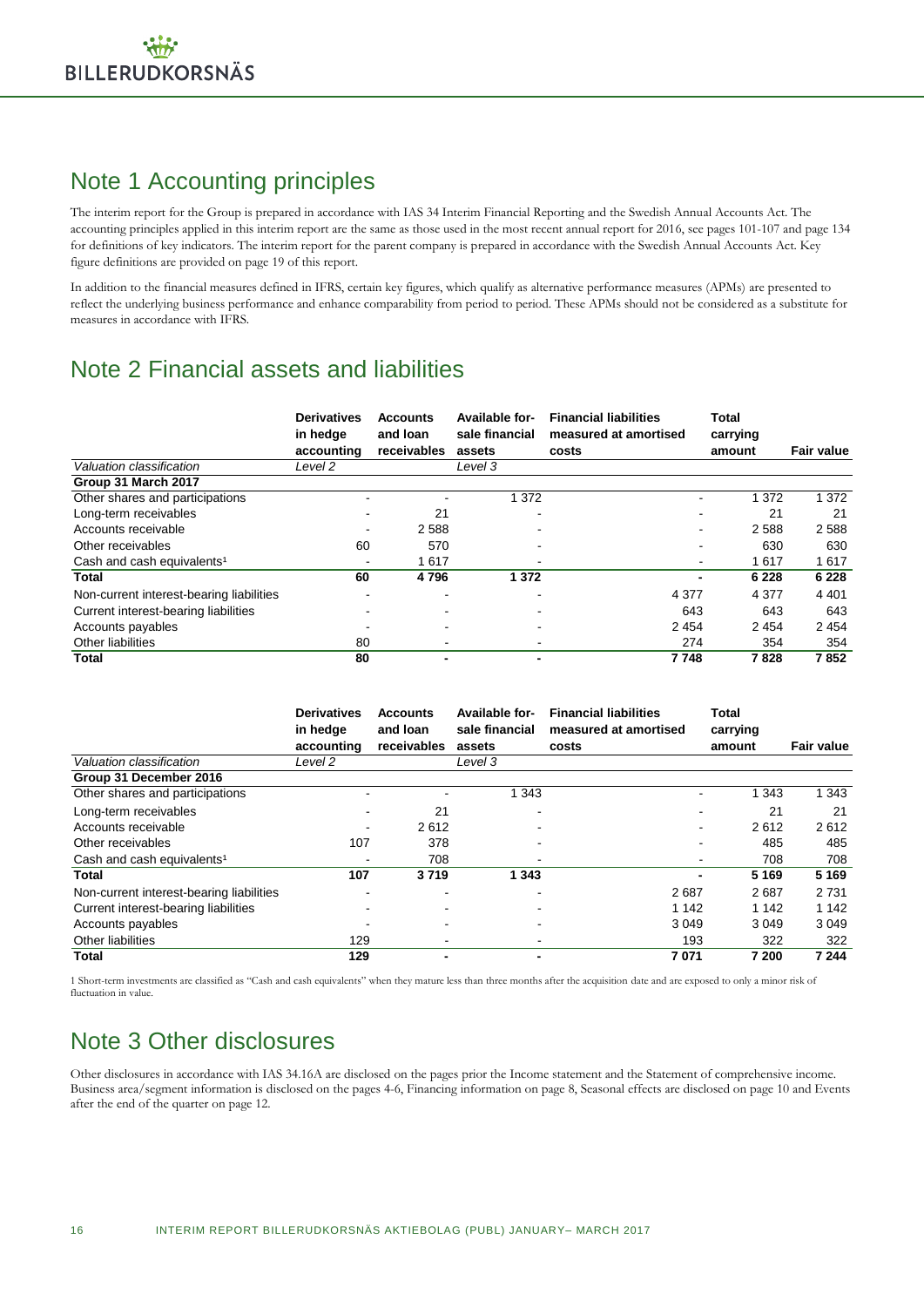## Key figures

|                                                  | Jan-Mar |         | Full year |
|--------------------------------------------------|---------|---------|-----------|
|                                                  | 2017    | 2016    | 2016      |
| <b>Margins</b>                                   |         |         |           |
| EBITDA, %                                        | 16      | 19      | 17        |
| Operating margin, %                              | 10      | 12      | 9         |
| Return (rolling 12 months)                       |         |         |           |
| Return on capital employed, %                    | 11      | 15      | 12        |
| Return on equity, %                              | 11      | 15      | 12        |
| Capital structure at end of period               |         |         |           |
| Capital employed, SEKm                           | 17 586  | 17726   | 16 906    |
| Working capital, SEKm                            | 2 4 8 6 | 2667    | 1957      |
| Equity, SEKm                                     | 13 4 20 | 12 8 14 | 13 0 22   |
| Interest-bearing net debt, SEKm                  | 4 1 6 5 | 4911    | 3884      |
| Net debt/equity ratio                            | 0.31    | 0.38    | 0.30      |
| Interest-bearing net debt / EBITDA, multiple     | 1.19    | 1.24    | 1.08      |
| Key figures per share                            |         |         |           |
| Earnings per share, SEK                          | 1.94    | 2.33    | 7.33      |
| Dividend (for the financial year) per share, SEK |         |         | $4.30*$   |
| Other key figures                                |         |         |           |
| Working capital as percentage of net sales, %    | 11      | 12      | 11        |
| Gross investments, SEKm                          | 555     | 254     | 1 6 4 5   |
| Average number of employees                      | 4 3 2 7 | 4 2 1 4 | 4 2 7 4   |

\*Board's proposal.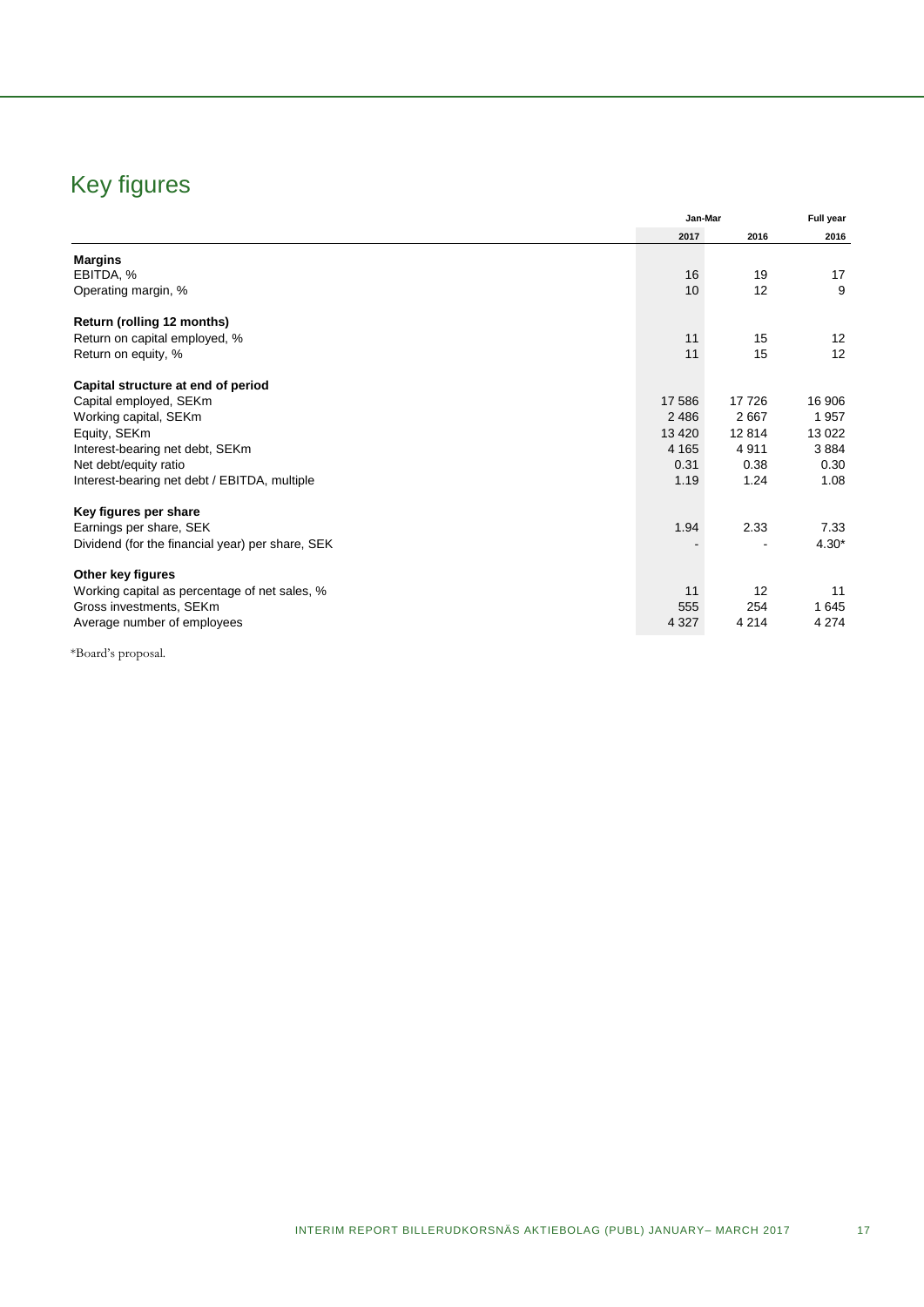## Reconciliation alternative performance measures key figures

|                                                                                 |                          | Quarter   |           | Full year |
|---------------------------------------------------------------------------------|--------------------------|-----------|-----------|-----------|
| Adjusted EBITDA, SEKm                                                           | $Q1 - 17$                | $Q4 - 16$ | $Q1 - 16$ | 2016      |
| Operating profit                                                                | 550                      | 211       | 658       | 2045      |
| Depreciation and impairment of non-current assets                               | 373                      | 482       | 359       | 1561      |
| <b>EBITDA</b>                                                                   | 923                      | 693       | 1017      | 3606      |
| Items affecting comparability                                                   |                          | 205       |           | 230       |
| <b>Adjusted EBITDA</b>                                                          | 923                      | 898       | 1017      | 3836      |
| <b>Adjusted Operating profit, SEKm</b>                                          |                          |           |           |           |
| Operating profit                                                                | 550                      | 211       | 658       | 2 0 4 5   |
| Items affecting comparability                                                   |                          | 325       |           | 350       |
| <b>Adjusted Operating profit</b>                                                | 550                      | 536       | 658       | 2 3 9 5   |
| Adjusted earnings per share, SEK                                                |                          |           |           |           |
| Profit attributed to owners of the parent company, SEKm                         | 401                      | 137       | 481       | 1518      |
| Items affecting comparability, attributed to owners of the parent company, SEKm |                          | 248       |           | 273       |
| Adjusted profit attributed to owners of the parent company, SEKm                | 401                      | 385       | 481       | 1791      |
| Weighted number of outstanding shares, thousands                                | 207 095                  | 207 089   | 206 951   | 207 037   |
| Adjusted earnings per share                                                     | 1.94                     | 1.86      | 2.33      | 8.65      |
| Adjusted Return on capital employed (ROCE), SEKm                                |                          |           |           |           |
| Adjusted Operating profit over 12 months *                                      | 2 2 8 7                  | 2 3 9 5   | 2 2 0 4   | 2 3 9 5   |
| Average capital employed over 12 months                                         | 17 388                   | 17 350    | 17518     | 17 350    |
| Adjusted Return on capital employed                                             | 13%                      | 14%       | 13%       | 14%       |
| Items affecting comparability, SEKm                                             |                          |           |           |           |
| Fraud (Operating expenses)                                                      |                          |           |           | 25        |
| New board machine, KM7 - restructuring (Operating expenses)                     |                          | 205       |           | 205       |
| New board machine, KM7 - write-down (Impairment of non-current assets)          |                          | 120       |           | 120       |
| Items affecting comparability                                                   | $\overline{\phantom{0}}$ | 325       |           | 350       |
| *12 months is calculated by adding accumulated amounts for the current          |                          |           |           |           |

year plus full previous year, minus prior year's accumulated amounts

for periods exceeding 12 months from the balance sheet date.

|                                               | 31 Mar  | 31 Mar  | 31 Dec  |
|-----------------------------------------------|---------|---------|---------|
| Capital employed, SEKm                        | 2017    | 2016    | 2016    |
| Total assets                                  | 26 963  | 25 057  | 25 8 54 |
| Accounts payables                             | $-2454$ | $-2293$ | $-3049$ |
| Other liabilities and provisions              | $-1644$ | $-1439$ | $-1514$ |
| Other provisions                              | $-251$  | $-146$  | $-252$  |
| Deferred tax liabilities                      | $-3396$ | $-3185$ | $-3410$ |
| Interest-bearing non-current assets           | $-15$   | $-11$   | $-15$   |
| Cash and Cash equivalents                     | $-1617$ | $-257$  | $-708$  |
| <b>Capital employed</b>                       | 17 586  | 17726   | 16 906  |
|                                               |         |         |         |
|                                               | 31 Mar  | 31 Mar  | 31 Dec  |
| Working capital, SEKm                         | 2017    | 2016    | 2016    |
| Inventories                                   | 3 0 0 3 | 2921    | 3 1 4 2 |
| Accounts receivables                          | 2588    | 2587    | 2612    |
| Other operating receivables                   | 869     | 854     | 681     |
| Accounts payables                             | $-2454$ | $-2293$ | $-3049$ |
| Other operating liabilities (excl provisions) | $-1569$ | $-1440$ | $-1428$ |
| <b>Tax liabilities</b>                        | 49      | 38      | -1      |
| <b>Working capital</b>                        | 2486    | 2667    | 1957    |
|                                               | 31 Mar  | 31 Mar  | 31 Dec  |
| Interest-bearing net debt, SEKm               | 2017    | 2016    | 2016    |
| Interest bearing provisions                   | 778     | 773     | 778     |
| Interest bearing non-current liabilities      | 2878    | 3019    | 2687    |
| Interest bearing current liabilities          | 2 1 4 1 | 1 3 8 7 | 1 1 4 2 |
| Interest-bearing non-current assets           | $-15$   | $-11$   | $-15$   |
| Cash and Cash equivalents                     | $-1617$ | $-257$  | $-708$  |
| Interest-bearing net debt                     | 4 1 6 5 | 4911    | 3884    |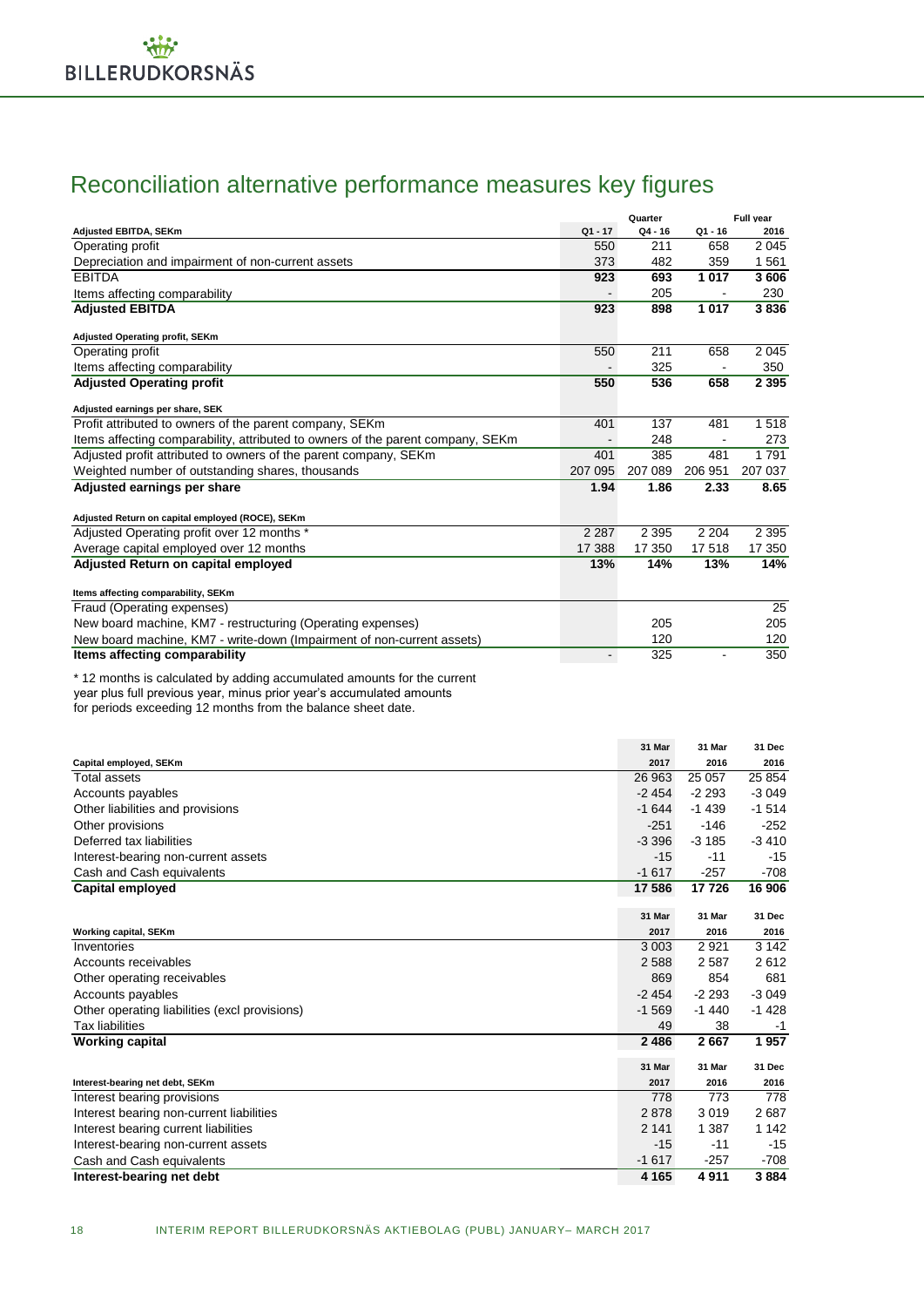## **Definition**

### **ADJUSTED KEY FIGURES**

Adjusted key figures on EBITDA, Operating profit, Return on capital employed and Earnings per share provide a better understanding of the underlying business performance and enhance comparability from period to period, when the effect of items affecting comparability are adjusted for.

### **ADJUSTED EBITDA**

Operating profit before depreciation and amortisation adjusted for items affecting comparability.

### **ADJUSTED EARNINGS PER SHARE**

Earnings per share adjusted for items affecting comparability after tax attributable to owners of the parent company.

### **ADJUSTED OPERATING PROFIT**

Operating profit adjusted for items affecting comparability.

### **CAPITAL EMPLOYED**

Total assets less non-interest bearing liabilities, non-interest bearing provisions and interest-bearing assets. The measure is used to quantify the net total assets used in the operating business, and is used as a component in measuring operating profitability.

### **EARNINGS PER SHARE**

Profit for the period, attributable to owners of the parent, divided by the average number of shares in the market.

### **EQUITY**

Equity at the end of the period.

### **EBITDA**

Operating profit before depreciation and amortisation (EBITDA = Earnings before Interest, Taxes, Depreciation and Amortisation). EBITDA is a measure of operating performance. It is a profit measure that is close to the operating cash flow.

### **EBITDA, %**

Operating profit before depreciation (EBITDA = Earnings before Interest, Taxes, Depreciation and Amortisation) as a percentage of net sales. The measure is used in business review as well as for benchmarking with peer companies.

### **INTEREST-BEARING NET DEBT**

Interest-bearing provisions and liabilities less interest-bearing assets. The measure is used to quantify the debt financing, taken the amount of financial assets into account. The measure is used as a component in measuring financial risk.

### **INTEREST-BEARING NET DEBT/ EBITDA**

Interest bearing net debt at the end of the period divided by EBITDA for the last twelve months. The measure shows the size of the interest-bearing net debt compared to the repayment capacity. A higher (lower) ratio indicates a higher (lower) risk.

**MF KRAFT PAPER**

Machine Finished kraft paper.

**MG KRAFT PAPER** Machine Glazed kraft paper.

### **NBSK**

Northern Bleached Softwood Kraft.

### **NET DEBT/EQUITY RATIO**

Interest-bearing net debt divided by equity. The ratio shows the mix between interestbearing net debt and equity financing. A higher ratio means higher financial leverage and may have positive effects on return on equity, but imply a higher financial risk.

### **OPERATING CASH FLOW**

Cash flow from operating activities including net investments in property, plant and equipment and acquisition of financial assets. The measure shows cash flow generated in the operating business, which provides the amount of cash flows available to repay debt and pay dividends to the shareholders.

### **OPERATING MARGIN**

Operating profit as a percentage of net sales. Operating margin shows the percentage of revenue remaining as operating profit after deducting all operating expenses. The measure is used in business review as well as for benchmarking with peer companies.

### **RETURN ON CAPITAL EMPLOYED (ROCE)**

Operating profit calculated over 12 months as a percentage of average capital employed calculated per quarter. The return on capital employed is a measure that shows how effectively total net operating assets are used in order to generate return in the operating business. The measure takes capital invested in the operating activities into account and is used in business review and benchmarking with peer companies.

### **RETURN ON EQUITY**

Profit calculated over 12 months, attributable to owners of the parent company, as a percentage of average shareholders' equity calculated per quarter, attributable to owners of the parent company. The measure represents total profitability compared to the equity invested by the parent company's shareholders.

### **WORKING CAPITAL**

Inventories, accounts receivables and other operating receivables less accounts payables and other operating liabilities. The measure shows the amount of current net assets that is tied up in the business. Together with noncurrent assets, working capital constitutes the operating capital employed to generate operating returns.

### **WORKING CAPITAL AS PERCENTAGE OF NET SALES**

Average working capital for the last three months, divided by annual net sales at year end or annualised net sales during interimquarter (net sales for the quarter multiplied by four). Working capital in relation to net sales shows how effectively the working capital is used. A lower percentage means less capital is tied up to generate a given amount of revenue, and an increased ability to internally finance growth and return to shareholders.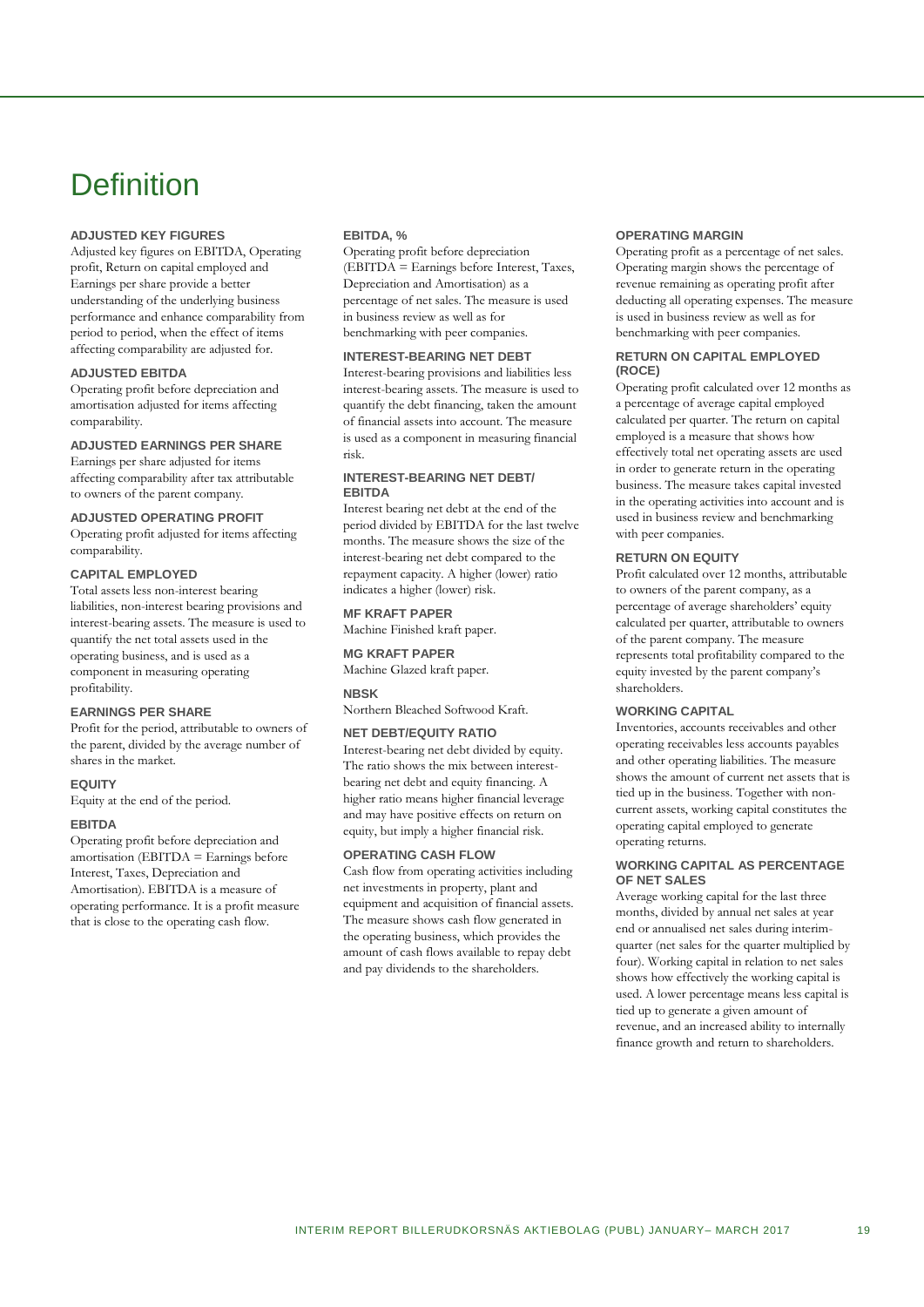## Parent Company Summarised income statement

|                                                 | Quarter   | Full year |         |
|-------------------------------------------------|-----------|-----------|---------|
| <b>SEKm</b>                                     | $Q1 - 17$ | $Q1 - 16$ | 2016    |
| Operating income                                | 90        | 126       | 482     |
| Operating expenses                              | $-132$    | $-119$    | $-509$  |
| <b>Operating profit/loss</b>                    | $-42$     |           | $-27$   |
| Financial income and expenses                   | $-32$     | $-37$     | $-121$  |
| Profit/Loss after financial income and expenses | $-74$     | -30       | $-148$  |
| Appropriations                                  |           |           | 1 2 9 1 |
| Profit/loss before tax                          | $-74$     | -30       | 1 1 4 3 |
| Taxes                                           | 19        |           | $-245$  |
| Net profit/loss for the period                  | $-55$     | -23       | 898     |

## Summarised balance sheet

|                                     | 31 Mar  | 31 Mar  | 31 Dec  |
|-------------------------------------|---------|---------|---------|
| <b>SEKm</b>                         | 2017    | 2016    | 2016    |
| Non-current assets                  | 10 760  | 10765   | 10754   |
| Current assets                      | 6 6 3 3 | 4 2 5 4 | 5747    |
| <b>Total assets</b>                 | 17 393  | 15 019  | 16 501  |
| Shareholders' equity                | 7 2 4 1 | 7 2 4 2 | 7 2 9 2 |
| Untaxed reserves                    | 1 0 3 1 | 660     | 1 0 3 1 |
| Provisions                          | 203     | 200     | 204     |
| Interest-bearing liabilities        | 8474    | 6482    | 7081    |
| Other liabilities                   | 444     | 435     | 893     |
| <b>Total equity and liabilities</b> | 17 393  | 15 019  | 16 501  |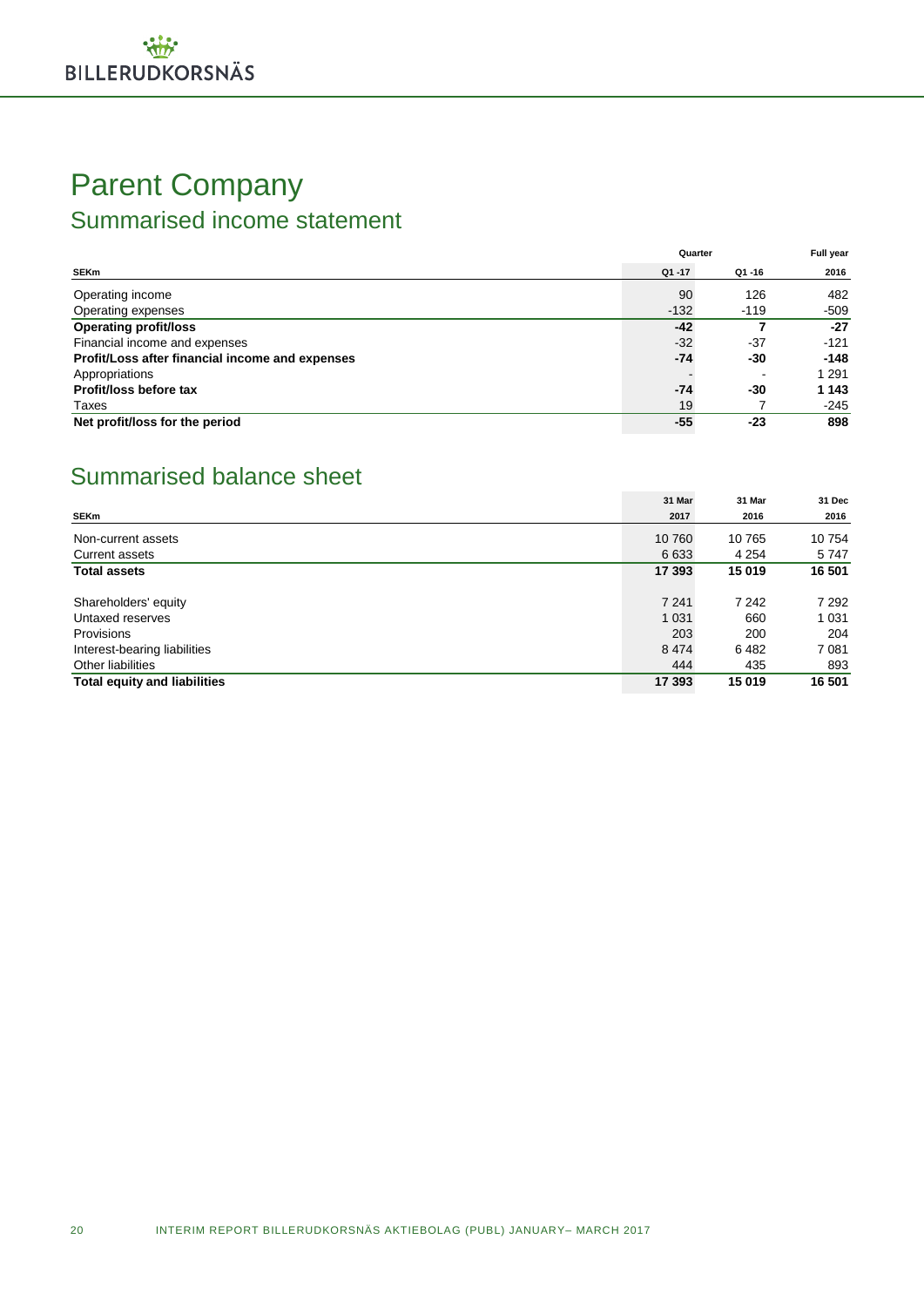## Quarterly data

The Group's business is controlled and reported according to BillerudKorsnäs' three business areas. Starting in Q1 2017, Other includes former Other units and Group Staff and eliminations. Other units included results from wood supply, Nine AB, Scandfibre Logistics AB, rental operations, dormant companies and items affecting comparability. Group staff and eliminations included Group-wide functions, Group elimination, shares in profits/losses from participations in associated companies. Comparable periods have been adjusted. For periods until Q2 2015, Other units included results from SIA Latgran. Currency hedging etc. includes results from hedging of the Group's net currency flows, revaluation of accounts receivable and payments from customers. The part of currency exposure relating to changes in invoicing rates is included in the business area's profit or loss.

### Net sales quarterly per business area and for the group

| $Q1 - 17$ | Q4 -16  | $Q3 - 16$ | $Q2 - 16$ | Q1-16   | Q4 -15  | $Q3 - 15$ | $Q2 - 15$ |
|-----------|---------|-----------|-----------|---------|---------|-----------|-----------|
| 2 1 4 1   | 2 0 6 7 | 2 100     | 2 0 8 5   | 2 0 8 7 | 2020    | 2 1 7 4   | 2 176     |
| 2 1 2 8   | '988    | 1975      | 2 0 2 8   | 2 0 2 4 | 1933    | 2 0 0 6   | 2 0 4 4   |
| 931       | 989     | 913       | 839       | 879     | 880     | 926       | 722       |
| 465       | 463     | 400       | 421       | 363     | 387     | 368       | 596       |
| $-29$     | -39     |           | 66        | 4       | -7      | 4         | -49       |
| 5636      | 5468    | 5 3 9 3   | 5 4 3 9   | 5 3 5 7 | 5 2 1 3 | 5478      | 5489      |
|           |         |           |           |         |         |           |           |

### EBITDA quarterly per business area and for the group

| <b>SEKm</b>                 | $Q1 - 17$ | $Q4 - 16$ | $Q3 - 16$ | $Q2 - 16$ | Q1-16 | Q4 -15 | $Q3 - 15$ | Q2 -15 |
|-----------------------------|-----------|-----------|-----------|-----------|-------|--------|-----------|--------|
| Packaging Paper             | 392       | 421       | 441       | 266       | 358   | 252    | 406       | 363    |
| <b>Consumer Board</b>       | 440       | 336       | 424       | 479       | 484   | 295    | 410       | 486    |
| <b>Corrugated Solutions</b> | 190       | 241       | 241       | 130       | 217   | 204    | 249       | 94     |
| Other                       | $-70$     | $-267$    | -74       | $-82$     | -46   | -73    | 315       |        |
| Currency hedging, etc.      | $-29$     | $-38$     |           | 66        |       | $-7$   |           | -49    |
| <b>Total Group</b>          | 923       | 693       | 037       | 859       | 1 017 | 671    | 384       | 897    |

### $EBITDA<sup>1</sup>$  quarterly per business area and for the group

| <b>SEKm</b>                   | $Q1 - 17$ | $Q4 - 16$ | $Q3 - 16$      | $Q2 - 16$ | $Q1 - 16$                | Q4 -15 | $Q3 - 15$ | Q <sub>2</sub> -15 |
|-------------------------------|-----------|-----------|----------------|-----------|--------------------------|--------|-----------|--------------------|
| Packaging Paper               | 420       | 421       | 502            | 415       | 358                      | 370    | 458       | 422                |
| Consumer Board                | 446       | 471       | 544            | 495       | 484                      | 472    | 526       | 500                |
| <b>Corrugated Solutions</b>   | 231       | 241       | 254            | 209       | 217                      | 219    | 260       | 191                |
| Other                         | $-70$     | $-62$     | -74            | $-57$     | -46                      | $-72$  | $-28$     | 3                  |
| Currency hedging, etc.        | $-29$     | $-38$     | 5              | 66        | 4                        | -7     | 4         | -49                |
| <b>Total Group</b>            | 998       | 1033      | 1 2 3 1        | 1 1 2 8   | 1017                     | 982    | 1 220     | 1067               |
| Costs for maint, shutdowns    | $-75$     | $-135$    | $-194$         | $-244$    | $\overline{\phantom{a}}$ | $-310$ | $-179$    | $-170$             |
| Items affecting comparability |           | $-205$    | $\blacksquare$ | $-25$     |                          | -1     | 343       |                    |
| <b>EBITDA</b>                 | 923       | 693       | 1 0 3 7        | 859       | 1017                     | 671    | 384       | 897                |

### EBITDA margin<sup>1</sup> quarterly per business area and for the group

| %                           | $Q1 - 17$ | $Q4 - 16$ | $Q3 - 16$ | $Q2 - 16$ | Q1-16 | $Q4 - 15$ | $Q3 - 15$ | $Q2 - 15$ |
|-----------------------------|-----------|-----------|-----------|-----------|-------|-----------|-----------|-----------|
| Packaging Paper             | 20        | 20        | 24        | 20        |       | 18        | 21        | 19        |
| Consumer Board              | 21        | 24        | 28        | 24        | 24    | 24        | 26        | 24        |
| <b>Corrugated Solutions</b> | 25        | 24        | 28        | 25        | 25    | 25        | 28        | 26        |
| Group                       | 18        | 19        | 23        | O4        | 19    | 19        | 22        | 19        |

### Sales volumes quarterly per business area and for the group

| ktonne                      | $Q1 - 17$ | $Q4 - 16$ | $Q3 - 16$ | $Q2 - 16$ | $Q1 - 16$ | Q4 -15 | $Q3 - 15$ | $Q2 - 15$ |
|-----------------------------|-----------|-----------|-----------|-----------|-----------|--------|-----------|-----------|
| Packaging Paper             | 293       | 285       | 292       | 295       | 295       | 281    | 294       | 288       |
| <b>Consumer Board</b>       | 285       | 257       | 261       | 268       | 265       | 257    | 262       | 274       |
| <b>Corrugated Solutions</b> | 144       | 147       | 140       | 129       | 138       | 132    | 139       | 106       |
| <b>Total Group</b>          | 722       | 689       | 693       | 692       | 698       | 670    | 695       | 668       |

1 EBITDA and margin are adjusted for the effects of periodical maintenance shutdowns and for items affecting comparability.